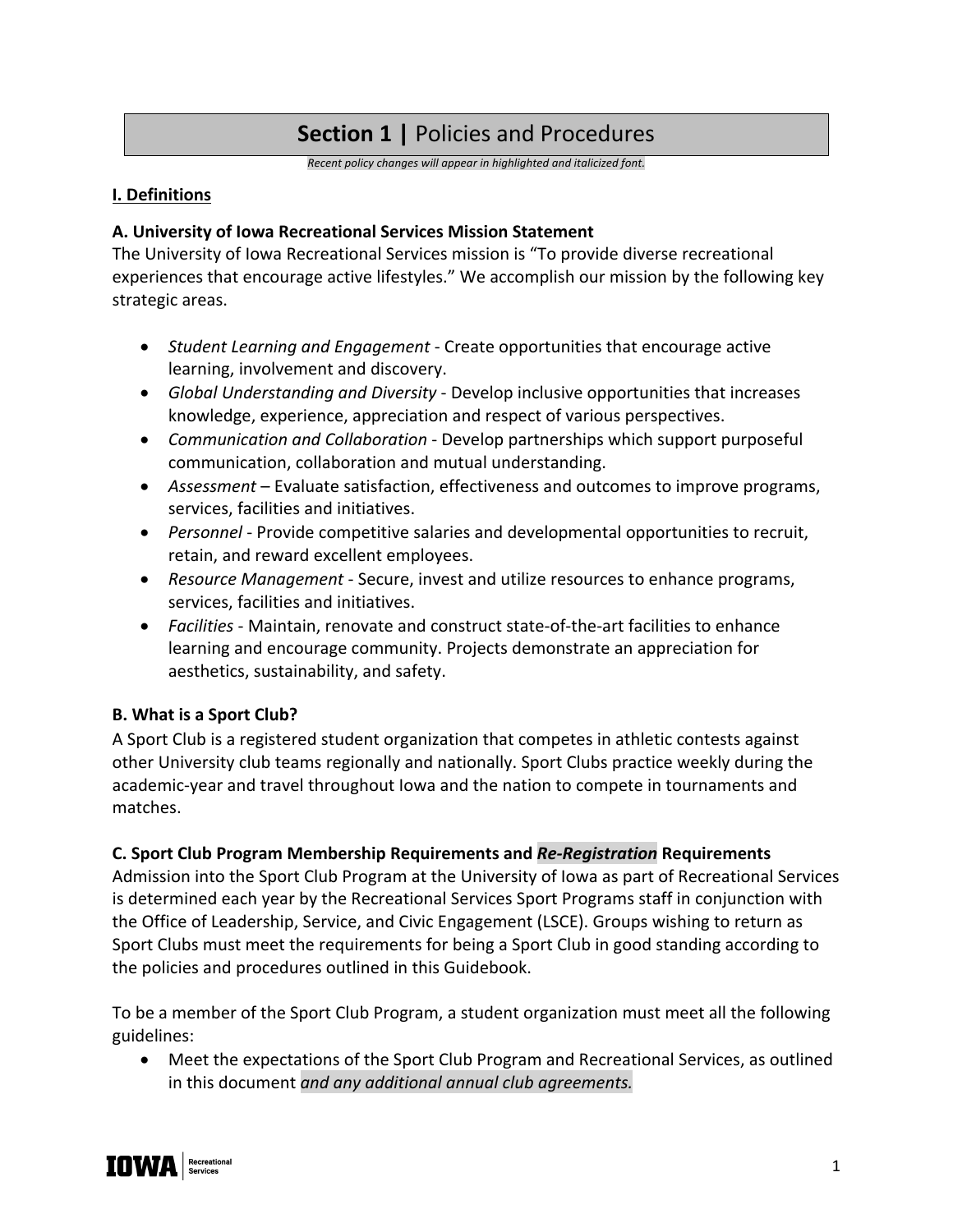- Have an active Sport Club membership of ten or more members, 80% of which must be current, fee-paying, University of Iowa students.
- Must compete in a minimum of two contests per academic year including one contest outside of Johnson County.
	- $\circ$  Must be competing against a group or club outside the University of Iowa.
	- o Must send at least four members (does not include coaches/instructors).
	- $\circ$  The event must be competitive in nature, in which there are winners and losers.
	- o Submit proper pre- and post-travel paperwork for trips outside Johnson County.
- Remain in good standing with the University, Recreational Services, and Sport Programs.
- Have four officers (President, Vice-President, Treasurer, Travel Officer) willing to dedicate time and effort into effectively and efficiently running club operation. The President, Vice President, or Treasurer may also serve as the Travel Officer. Officers are to be elected in early-April for the following school year to allow proper transition between outgoing and incoming officers.
- Club officers (President, Vice-President, Treasurer, Travel Officer) attend Fall and Spring Sport Club Officer Training meetings.
- Demonstrate proficient club leadership, including proper submission of paperwork and meeting other requirements of the Sport Club Program (returning clubs only).
- Have proper transition materials to help new club leadership function efficiently and effectively (returning clubs only).
- Require members to pay dues of at least \$50/semester or \$100/year.

Additional reasons for an organization not gaining or retaining admittance into the Sport Club Program include but are not limited to:

- Non-existent or demonstration of ineffective student leadership.
- Decline in student interest and support.
- Demonstration of club mismanagement.
- Inability to abide by Sport Club, Recreational Services, and University policies and procedures.
- Violation(s) of Recreational Services and/or University facility policies.
- Inability of the Sport Club Program as part of Recreational Services to benefit the club through staff expertise or facility space.
- Purpose or goals no longer compatible with the goals and mission of the University of Iowa Recreational Services.

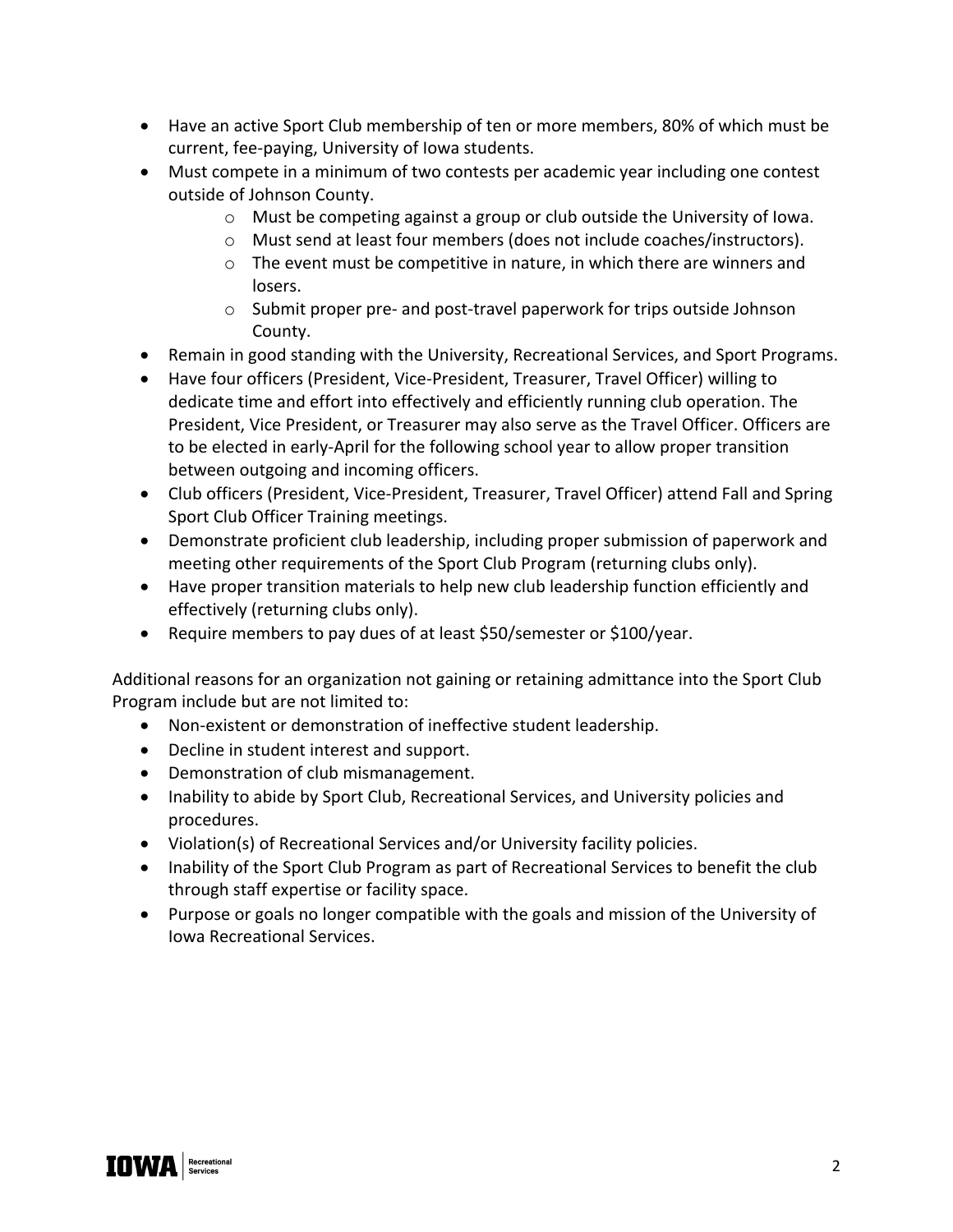# *D. Re-Registration*

*To renew membership as an active sport club, all returning clubs must complete the Sport Club Re-Registration process on Engage at the beginning of each fall and spring semester and summer session. Re-Registration Forms for each semester/session will be found on the Home page of Engage under "Organizations." Club practices or activities may not begin without the appropriate Re-Registration Form first being approved by the Sport Programs Office. Sport Clubs failing to complete the appropriate Re-Registration Form will not be allowed to return to activity for that given semester. See below for a breakdown of each semester's re-registration material and deadline.* 

*2021 Fall Semester – Due September 1, 2021*

- *Constitution*
- *Officer Information Form*
- *Practice Schedule Information Form*
- *Dues Information Form*
- *Coach/Instructor Agreement*
- *Club Roster*
- *Monthly Events Form (September 1-October 10)*
- *CPR/AED/First Aid Certificates for Safety Officers*
- *Concussion Certificates for Safety Officers*

*2022 Spring Semester – Due January 19, 2022*

- *Officer Information Form*
- *Practice Schedule Information Form*
- *Dues Information Form*
- *Coach/Instructor Agreement*
- *Monthly Events Form (January 31-March 6)*

*2022 Summer Session – Due May 16, 2022*

- *Officer Information Form*
- *Practice Schedule Information Form*
- *Dues Information Form*
- *Coach/Instructor Agreement*
- *Monthly Events Form (May 16-August 21)*

#### **E. Sport Club Allocations Board**

The Sport Club Allocations Board (SCAB) is a committee of elected club representatives that are assigned with the task of allocating funding to individual clubs. The Sport Club Program funding is allocated to the program through the Recreational Services master budget. The SCAB takes funding from Recreational Services and allocates to individual clubs based on their budget requests and presentations. The Sport Programs staff serves as advisors to the SCAB members

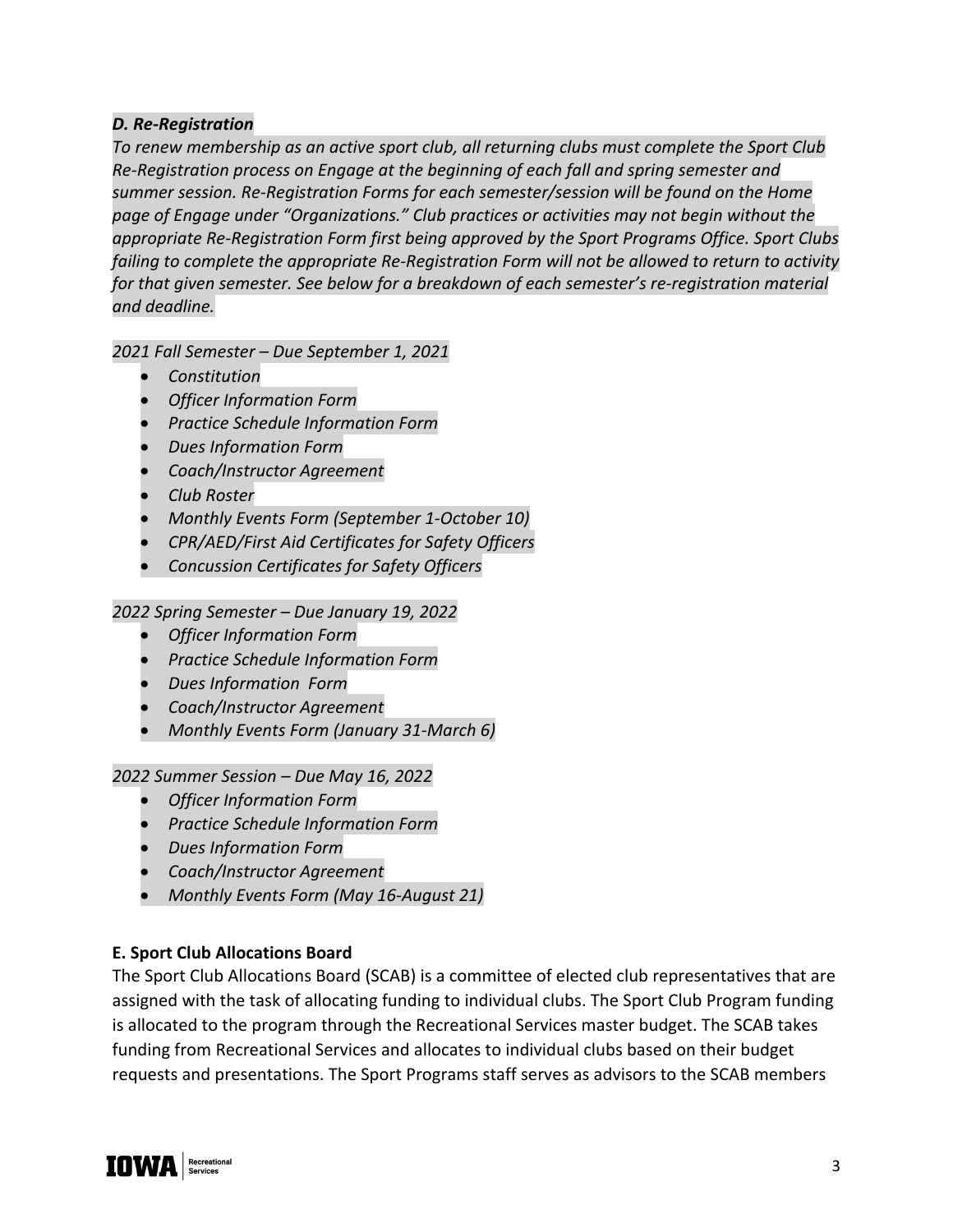during this process but have no votes in the allocation of funds. All members of the SCAB must remain in good standing with Sport Programs, Recreational Services, and the University.

#### **II. Expectations**

## **A. Accountability of Sport Club Officers**

Club officers and members are responsible for all policies and procedures outlined in the Sport Club Guidebook. It is the student's responsibility to be familiar with its contents as they go about their business in administering the club. Failure to know is not an excuse for those not observing policies and procedures.

Clubs or individual members who fail to conduct themselves in an appropriate manner will be sanctioned. All cases of discipline will first be reviewed by the club's assigned Assistant Director of Sport Programs to determine appropriate actions. Clubs or its participants receiving sanctions may appeal the decision to the Associate Director of Sport Programs. Organizations or individual students filing such appeals should be aware that the Associate Director of Sport Programs might choose to levy a sanction greater than the one appealed. Extremely severe infractions will be referred to the *Office of Student Accountability*.

Sport Clubs function as part of the University of Iowa campus community and are representative of the University as they travel throughout the state or nationwide. Consequently, they are held to a high level of conduct both as collective organizations and as individuals. The parameters of acceptable behavior have been established by Recreational Services*,* LSCE*,* the University of Iowa, and the governing bodies of each individual sport. Club officers need to be aware of these expectations and ensure their members adhere to all policies and procedures.

#### **B. Image and Perception**

Sport Clubs, as with any organization, need to be aware of the image they may portray to the general public, campus community, and potential and current members. In addition to representing themselves, Sport Clubs represent the entire Sport Club Program, Recreational Services, LSCE, Division of Student Life, and University of Iowa. Common sense and good taste should be employed when a club or its members divulge information about the club via websites, social media, message boards, chat rooms, or any other media. Sport Clubs that are discovered to be engaging in inappropriate behavior or are presenting the club in poor taste will be sanctioned. Examples of this type of behavior include, but are not limited to, lewd acts, irresponsible alcohol consumption, alcohol use during any club events, hazing, sexually explicit images, or a general disregard for a standard of decency.

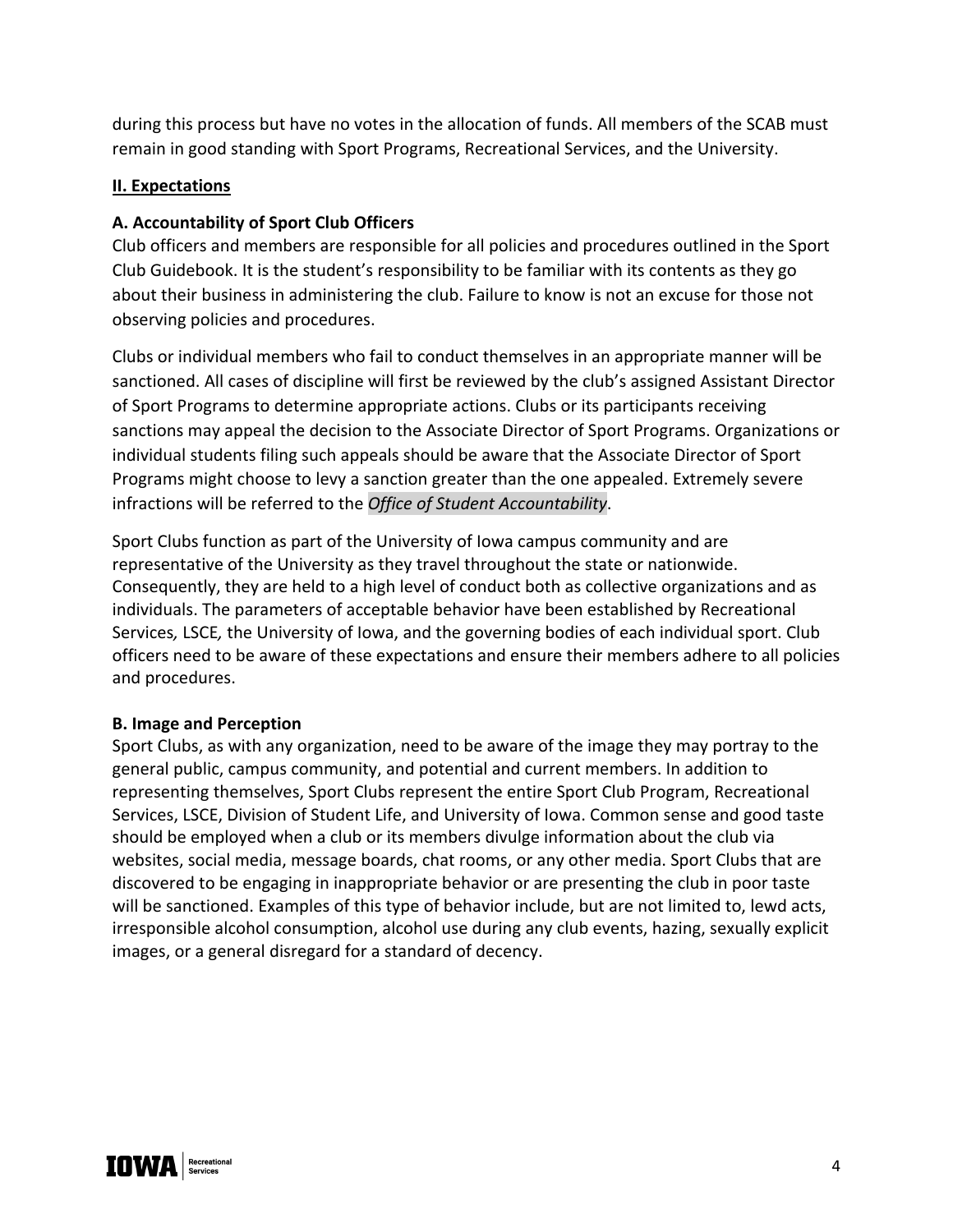## **III. Eligibility**

#### **A. Participants**

- All current fee-paying University of Iowa students are eligible for participation in the Sport Club Program. This includes undergraduate, graduate, professional, full-time and part-time students. Each club much consist of a minimum of 80% student members.
- Community members and University of Iowa faculty and staff are eligible for participation.
- Specific national, state and/or local governing bodies may have eligibility requirements that are not consistent with the eligibility requirements of the University of Iowa Sport Club Program. Contact the governing body for specific eligibility requirements. When such requirements conflict with Sport Club Program or other University requirements, Sport Club Program and University requirements will take precedence.

# **IV. Facilities**

#### **A. Field House**

Sport clubs utilize many different areas of the Field House for practices, training, and special events. The following spaces are utilized by Sport Clubs:

- South Gym Six basketball and volleyball courts
- Main Deck Badminton courts and two basketball and volleyball courts
- Activity Rooms S461, S471, S481, S507 (Matted), S511 (Matted), S515
- Miscellaneous other spaces are utilized, such as converted racquetball courts
- The following policies must be followed when using the Field House:
	- o All participants for any activity other than a special event must be eligible Sport Club participants as stated in this Guidebook.
	- o All student members must enter the facility by checking in at a Member Services Desk.
	- $\circ$  All faculty/staff members and community members must check-in at a Member Services Desk. If that member does not have a Recreational Services Membership, he/she must pay the Daily Walk-In Fee to enter the facility.
	- $\circ$  Condition of the facility must be left better than it was found. This includes pickingup after club use.
	- $\circ$  Clubs that are scheduled for space must use the space at the scheduled time, unless prior notification/approval of the Sport Programs staff has been received.
	- o Equipment in the facility is not to be moved in any way without prior approval of Recreational Services staff.
	- $\circ$  Patrons who enter a closed facility are subject to immediate suspension from all Sport Club activities and banishment from all Recreational Services facilities for a period of up to one year. Additional charges may be filed with the *Office of Student Accountability* or University of Iowa Police.
	- o Harassment, or failure to follow the direction, of Recreational Services staff in any form will result in the immediate removal from the Field House and possible suspension from the facility.

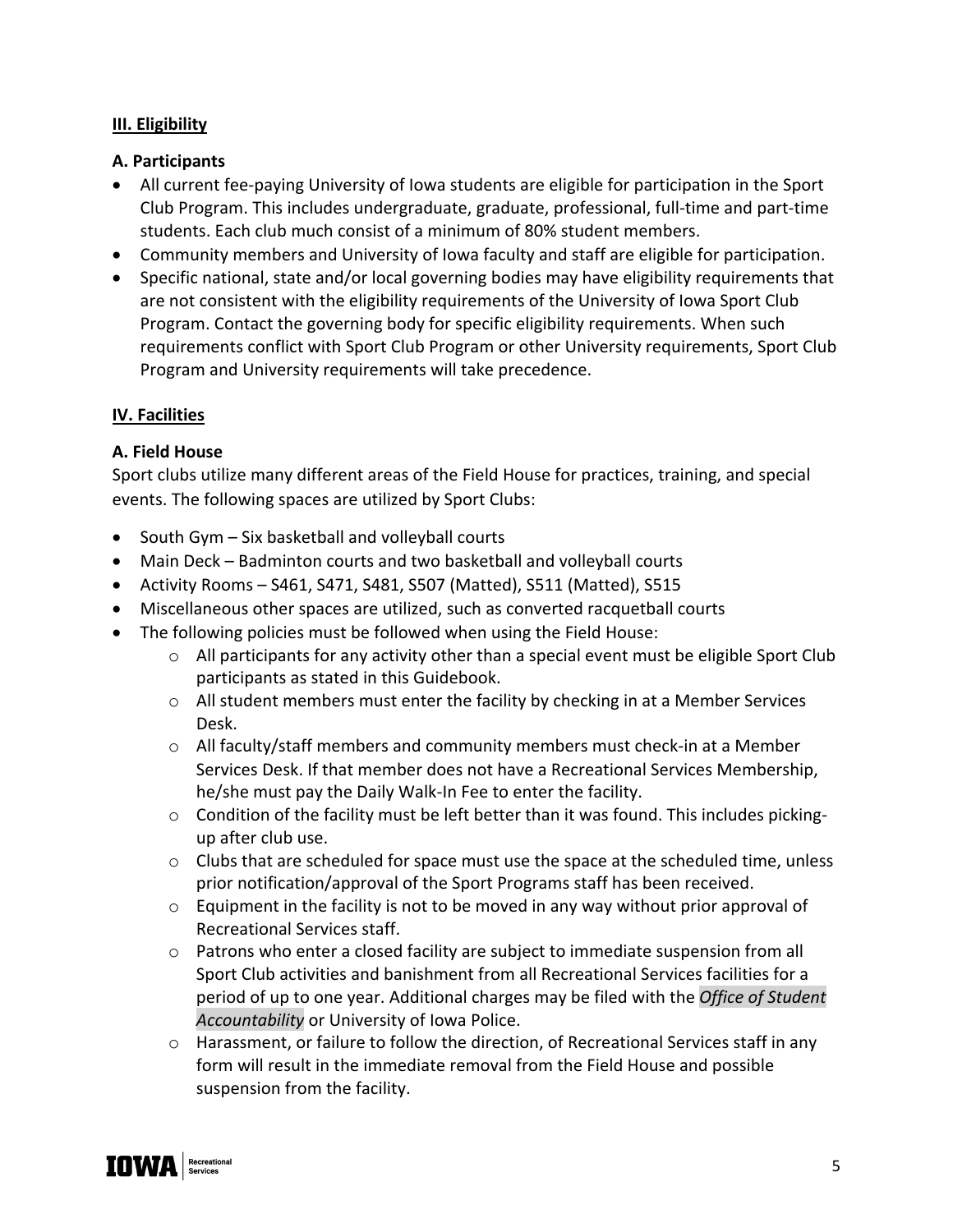# **B. Hawkeye Recreation Fields (HRF)**

- The HRF consists of 12 natural turf outdoor recreation fields and four sand volleyball courts.
- The following policies must be followed when using the HRF:
	- $\circ$  Condition of the facility, other than normal wear and tear of field conditions based on specific activity, must be left better than it was found. This includes picking-up after club use.
	- $\circ$  Equipment at the facility is not to be moved in any way without prior approval of Recreational Services staff.
	- $\circ$  Alcohol is NOT permitted on the fields, in the parking lot, or in any other area of the facility. This includes alcohol that has been consumed (intoxicated participation is NOT permitted).
	- $\circ$  Patrons who enter a closed facility are subject to immediate suspension from all Sport Club activities and banishment from all Recreational Services facilities for a period of up to one year. Additional charges may be filed with the *Office of Student Accountability* or University of Iowa Police.
	- $\circ$  Harassment, or failure to follow the direction, of Recreational Services staff in any form will result in the immediate removal from the HRF and possible suspension from the facility.

# **C. Hawkeye Tennis and Recreation Complex (HTRC)**

- The HTRC is home to indoor and outdoor tennis courts, as well as two turf areas, the Hawkeye Turf and the Iowa Turf. The Hawkeye Turf is artificial, flat, turf, and the Iowa Turf is synthetic turf.
- The following policies must be followed when using the HTRC:
	- o Each patron must present his or her current, valid UI ID upon entry into the facility. If a club member does not have a UI ID, or does not have a Recreational Services Membership, he/she must pay the Daily Walk-In Fee.
	- o Food and drink other than water, including gum, are prohibited from the turf areas and tennis courts.
	- o Spitting is allowed in trash cans only.
	- o Condition of the facility must be left better than it was found. This includes pickingup after club use.
	- $\circ$  Patrons who enter a closed facility are subject to immediate suspension from all Sport Club activities and banishment from all Recreational Services facilities for a period of up to one year. Additional charges may be filed with the *Office of Student Accountability* or University of Iowa Police.
	- o Harassment, or failure to follow the direction, of Recreational Services staff in any form will result in the immediate removal from the HTRC and possible suspension from the facility.

# **D. Campus Recreation and Wellness Center (CRWC)**

Sport Clubs utilize many different areas of the CRWC for practices, training, and special events. The following spaces are utilized by Sport Clubs:

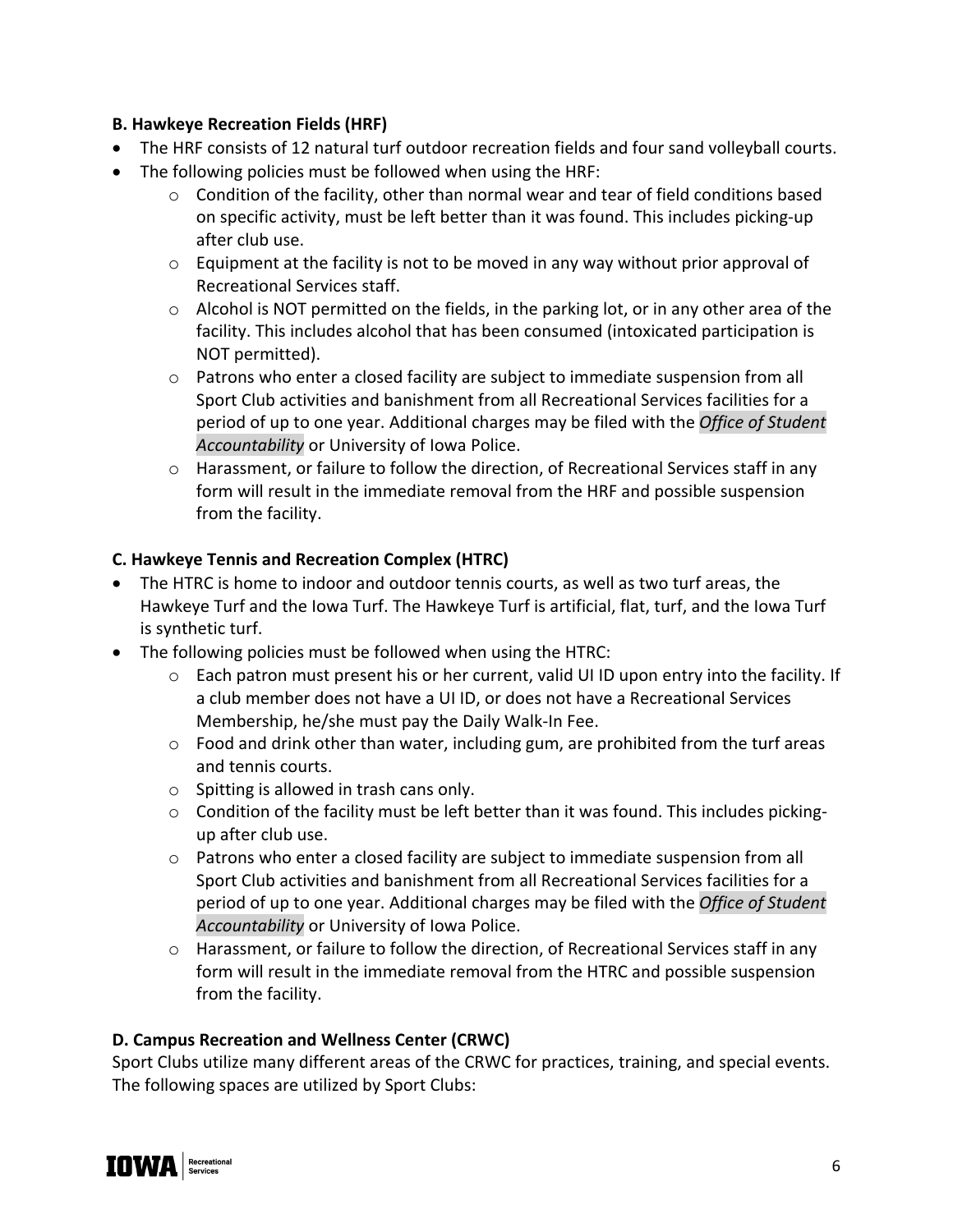- Natatorium Olympic-sized swimming pool and diving well
- Activity Rooms AR1, AR2, AR3
- The following policies must be followed when using the CRWC:
	- o All participants for any activity other than a special event must be eligible Sport Club participants as stated in this Guidebook.
	- $\circ$  Each patron must present his or her current, valid UI ID upon entry into the facility. If a club member does not have a UI ID, or does not have a Recreational Services Membership, he/she must pay the Daily Walk-In Fee.
	- o Condition of the facility must be left better than it was found. This includes picking-up after club use.
	- o Clubs that are scheduled for space must use the space at the scheduled time, unless prior notification/approval of the Sport Programs staff has been received.
	- $\circ$  Equipment in the facility is not to be moved in any way without prior approval of Recreational Services staff.
	- $\circ$  Patrons who enter a closed facility are subject to immediate suspension from all Sport Club activities and banishment from all Recreational Services facilities for a period of up to one year. Additional charges may be filed with the *Office of Student Accountability* or University of Iowa Police.
	- o Harassment, or failure to follow the direction, of Recreational Services staff in any form will result in the immediate removal from the CRWC and possible suspension from the facility.

# **E. Practice Facilities**

Sport Clubs and other Registered Student Organizations can request practice facility space on a recurring basis through Recreational Services and the Sport Club Program. Practice schedules for all Recreational Services facilities are determined at the beginning of each semester for all clubs turning in Practice Schedule Request Forms. Additional schedules will be made as weather seasons change. Scheduling for Sport Clubs is based on the previous *semester's* Sport Club Program point standings and facility availability. Other organizations are scheduled based on a first come, first served basis with previous use as a factor of scheduling. Clubs must make use of their allotted practice space once it is scheduled to them, and not disrupt or interfere with activities taking place prior to, and after, their scheduled practice time. In all facilities, a limit may be placed on the number of regular weekly or monthly practice sessions scheduled in order to accommodate as many groups as possible with a practice schedule of reasonable frequency. *Sport Clubs that pay for Recreational Services staffing that need to cancel a practice/event must notify the Sport Programs Office at least 48 hours in advance of the practice/event start time to avoid paying the staff fees for the scheduled practice(s).*

# **F. Special Events**

Clubs can request facility reservations for the hosting of a special event through Recreational Services and the Sport Club Program. To request to reserve a facility, clubs must submit a Facility Request Form on Engage at least two weeks in advance of the desired event. All standard facility policies apply for special events. Arrangements for participation by non-club

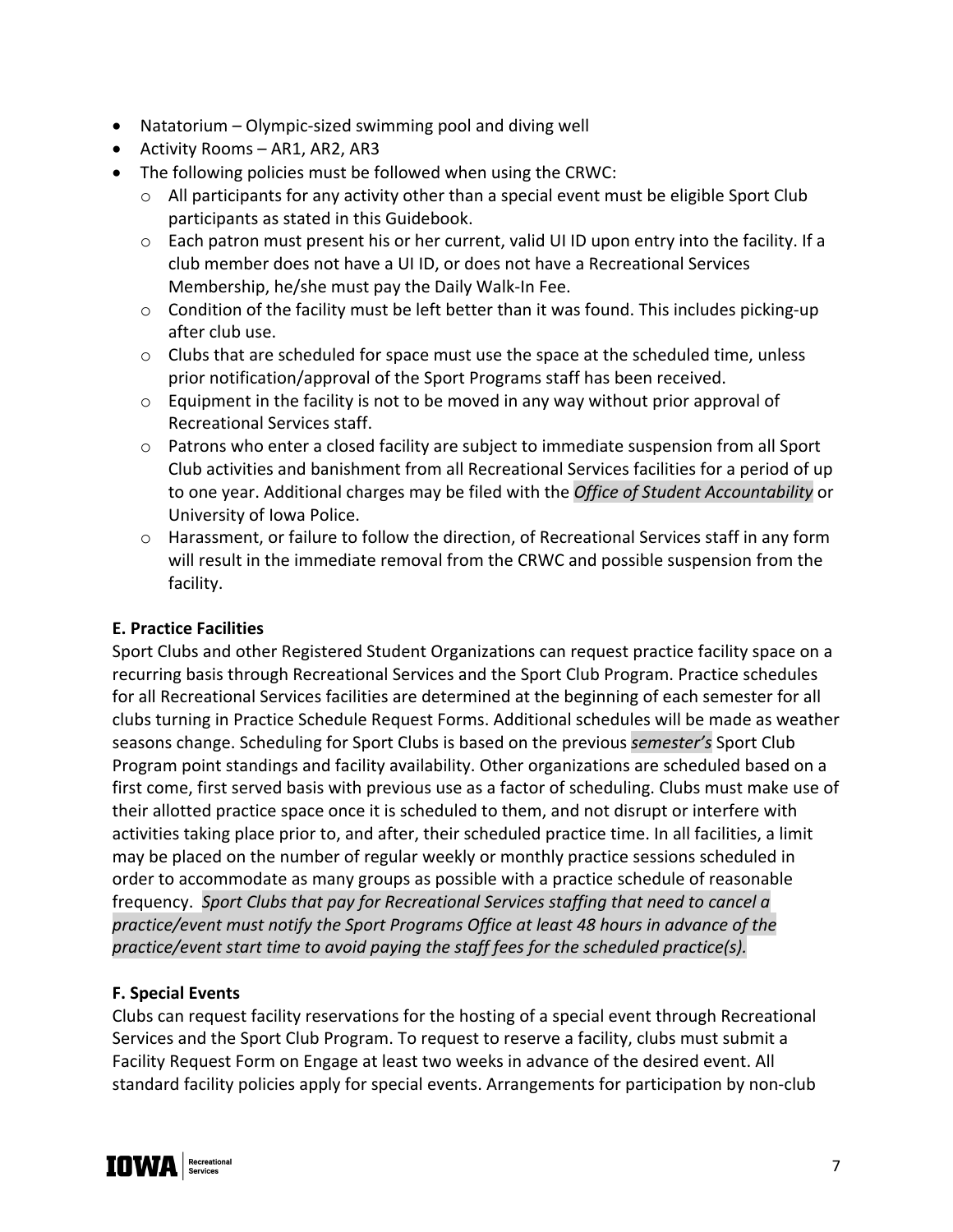members must be made with Recreational Services staff prior to the event and adhere to Sport Club Program policies.

# **V. Funding**

- A. The allocation of funds to specific clubs within the Sport Club Program is the responsibility of the Sport Club Allocations Board (SCAB). The election of representatives to the SCAB and the funding request and allocation process is governed by regulations established by the Sport Programs staff.
- B. A Sport Club is eligible for funding if it has been a recognized Sport Club for an entire semester (first day of classes through end of finals; summer sessions not included) before the funding process is to take place.
- C. Each eligible Sport Club can submit a Budget Request Form during the established time period prior to the SCAB annual fall allocation process. All clubs that submit a Budget Request Form will receive a Budget Request Hearing of a designated length before the SCAB to provide additional details regarding its request and to answer questions from the SCAB members. Following the completion of all Budget Request Hearings, the SCAB enters budget deliberations and determines the amount of funds allocated to each club. During this process, the Sport Programs staff serves as advisors for the SCAB but does not hold voting or veto authority.
- D. All fall funding is allocated on a conditional basis. Clubs cannot spend any allocated funds until they have properly completed the applicable renewal process for the Sport Club Program.
- E. Additional funding may be available throughout the year based on any available sweepings. Clubs will be made aware of any possible extra funding opportunities should they arise.
- F. All funds allocated throughout a given academic year must be spent by the deadline set forth by the Sport Club Program.
- G. Any purchases made with University funding are for club-use only. Purchases for personal use are not permitted. Purchases must be made using the proper process outlined in the Sport Club Guidebook.

# **VI. Travel**

# **A. Travel Eligibility**

All club members wishing to travel to participate in club activities must be eligible for Sport Club participation as stated in the Sport Club *Guidebook, be* included on the Club Roster, and have properly completed the appropriate waiver.

#### **B. Travel Paperwork**

Sport Clubs must submit proper paperwork to the Sport Club Office before and after traveling for competition, or any other club function. The deadline for Pre-Travel paperwork is 4:30 PM three business days before departure. If it is a weekend trip (leaving Iowa City on Friday, Saturday or Sunday) the Pre-Travel paperwork is due at 4:30 PM on Tuesday the week of the

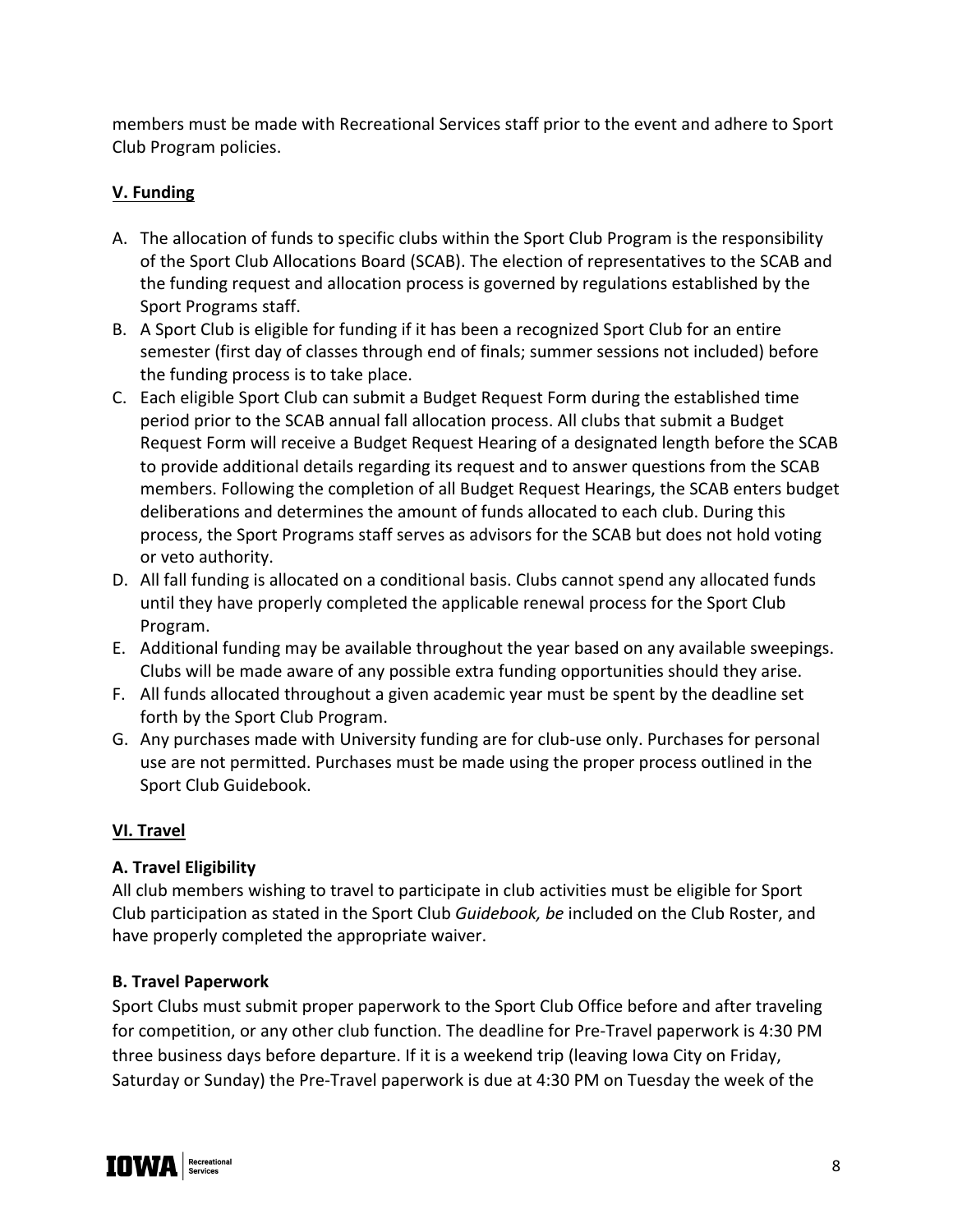trip. The deadline for Post-Travel paperwork is 4:30 PM two *business days* after return to Iowa City.

- Trip Using Club Funds *-* For clubs taking a trip in which a club member is getting reimbursed using club funds, or a charge is being paid via University credit card, the following properly completed paperwork is required by the deadline:
	- o Pre-Travel Form. Due by the Pre-Travel deadline as stated above.
	- o Travel Roster. Due by the Pre-Travel deadline as stated above.
	- o Post Event Form. Due by the Post-Travel deadline as stated above.
- Trip Not Using Club Funds *-* For clubs taking a trip in which no members are getting reimbursed using club funds, the following properly completed paperwork is required by the deadline:
	- o Pre-Travel Form. Due by the Pre-Travel deadline as stated above.
	- o Travel Roster. Due by the Pre-Travel deadline as stated above.
	- o Post Event Form. Due by the Post-Travel deadline as stated above.

# **C. Travel Expectations**

- While traveling, Sport Club members are, as at all other times, expected to conduct themselves in an appropriate manner as stated in Article II.
- The purpose of travel is to participate in club activity.
- Clubs are encouraged not to travel at late hours or very early hours when it may be harder to stay alert.
- Drivers are required to know, obey, and uphold all traffic laws.

# **D. "High-Risk" Trips**

Trips deemed to be "high-risk" by University lawyers, officials, Recreational Services, and/or Sport Programs administrative staff will require the attendance of a University full-time faculty or staff member as a chaperone to the trip or may be disallowed completely. "High-risk" trips include those in which the propensity to drink or to display inappropriate behavior is at a higher-level than standard trips. A chaperone is required because the nature of such trips subject club members to bad decision-making or dangerous elements.

# **VII. Alcohol**

Sport Clubs are prohibited from consuming and/or possessing alcohol at any sanctioned club events other than those at alcohol-licensed business establishments. Alcohol is prohibited at all Recreational Services facilities including on property owned (boats, vehicles, etc.) or rented (other facility rentals) by the University. Further, clubs cannot sponsor, host, endorse, or promote any activities in which alcohol consumption is the prominent activity. This includes, but is not limited to:

• Hosting an event in which alcohol consumption is the prominent activity (including fundraisers, parties, bar crawls, etc.).

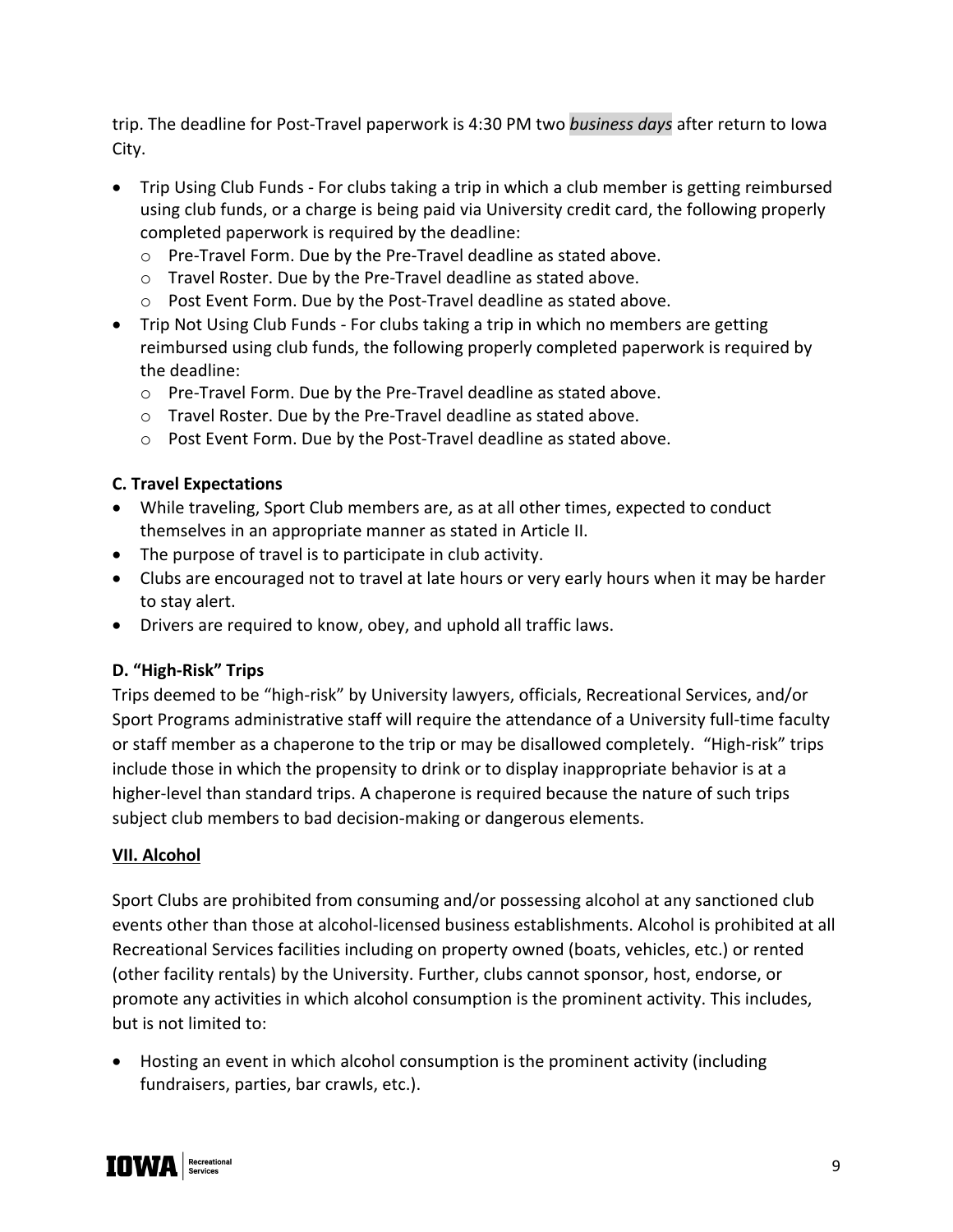- Promoting an event in which alcohol consumption is the prominent activity (including fundraisers, parties, bar crawls, etc.).
- Allowing club members, visiting club members, and club event spectators to possess or consume alcohol while at Recreational Services facilities or site of competition/event, including events held off-campus and at other institutions.
- Allowing club members or visiting club members to participate in competition/event while intoxicated.
- Suggesting to potential and/or current members that the club hosts parties, bar crawls, campfires, meetings, or other events in which alcohol consumption is the prominent activity.
- Sport Clubs are also subject to the guidelines set forth by the University Illegal Drugs and Alcohol Policy. The University Illegal Drugs and Alcohol Policy can be found at https://dos.uiowa.edu/policies/illegal-drugs-and-alcohol/.

#### **VIII. Social Networking Sites**

Sport Clubs are encouraged to promote themselves via social networking sites such as Facebook, Twitter, and Instagram. When creating a group to promote a club and disseminate club information, the official club name must be used as the group name (Iowa \_\_\_\_\_\_\_\_ Club or **Example 20 Club at the University of Iowa). Groups must be left public to those in the Iowa** network, to allow interested individuals to join the group. Groups that are not made public are in violation of this policy. Any pictures, events, and/or discussions on the group page must uphold the proper images of the club, Recreational Services, and the University, and must not include inappropriate language, express any negative attitudes towards individuals/staff, or display any inappropriate behavior by club members as noted in the Sport Club Guidebook. Club pages may not be used to promote parties, socials in which alcohol will be consumed, or anything of that nature (see Article VII). Any information found on group pages are subject to all the policies outlined in this Guidebook. Group pages must be kept current and up-to-date.

#### **IX. Equipment**

#### **A. Purchases**

Clubs will find it necessary to make equipment purchases at various times throughout the year. Rules and policies set forth by the University of Iowa Purchasing Department will apply to all purchases made using Sport Club funds. The Purchasing Process is outlined in the Sport Club Guidebook. All purchases are subject to the approval of the Sport Programs staff. Purchases can be for club-owned equipment only; personal equipment purchases are not permitted with University-allocated funding. Purchases will only be approved if there is a place to store and utilize the equipment.

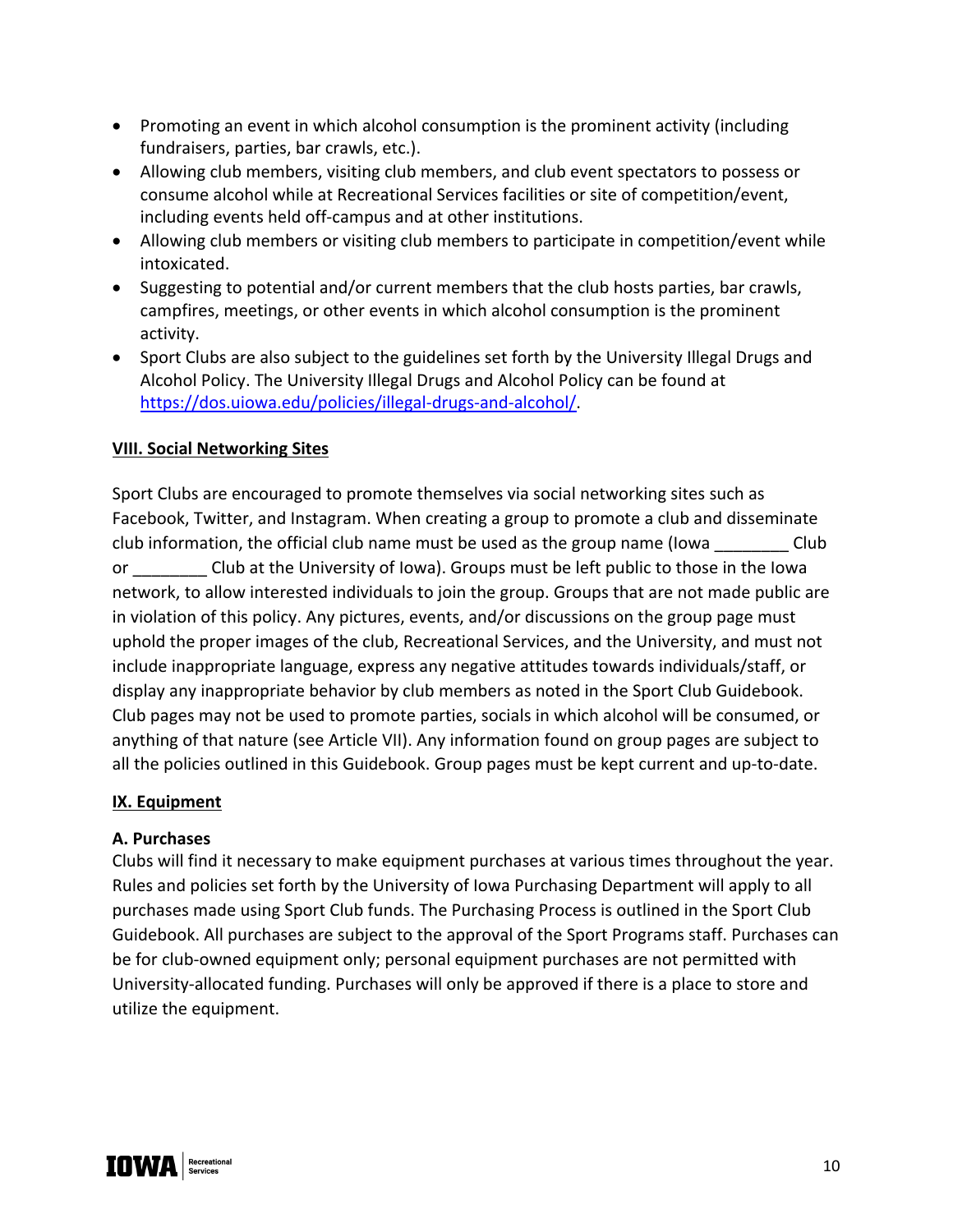# *B. Rentals*

*All rental agreements are subject to the approval of the Sport Programs Office. Rentals can be for club-used equipment only; personal equipment rentals are not permitted with Universityallocated funding. Rentals will only be approved if there is a place to store and utilize the equipment.*

# **C. Donations**

When a club proposes to acquire equipment via donation, such donation must be coordinated with the Sport Programs staff.

# *D. Equipment Ownership and Selling/Disposal*

*All equipment purchased with club funds, or obtained through donation to the club, are property of Recreational Services. Disposal or sale of any Recreational Services equipment must be communicated to, and coordinated by, the Sport Programs staff.*

#### **E. Maintenance**

Clubs will hold responsibility for the repair, maintenance, and replacement of equipment for which they have purchased or have had donated to the University. Any costs incurred will be the responsibility of the club and must either be included in the club's annual budget request for allocation or be paid through fundraising activities by the club.

#### **E. Storage**

- Costs associated with off-campus storage of Sport Club Program equipment are the responsibility of the club and must either be included in the club's annual budget request for allocation or be paid through fundraising activities by the club.
- The Sport Programs Office may, at any time, request to see University-owned equipment. If the equipment is being stored at an off-campus facility, Recreational Services administrators retain the right to access the equipment unannounced. For inventory and property records purposes, Recreational Services administrators may need to access the equipment without prior notification of the club and its members. For smaller equipment stored at a club member's private residence, requested equipment must be produced to the Sport Programs Office within 48 hours of the request.

#### **G. Recreational Services Equipment**

Equipment owned by Recreational Services may be used for non-club related events as deemed necessary by the Recreational Services staff.

# **X. Non-Travel Forms**

*After the Sport Club Re-Registration Process process is complete each semester*, Sport Clubs are required to submit various forms by the deadlines stated in the Sport Club Guidebook and given to them by the Sport Programs Staff. These forms include:

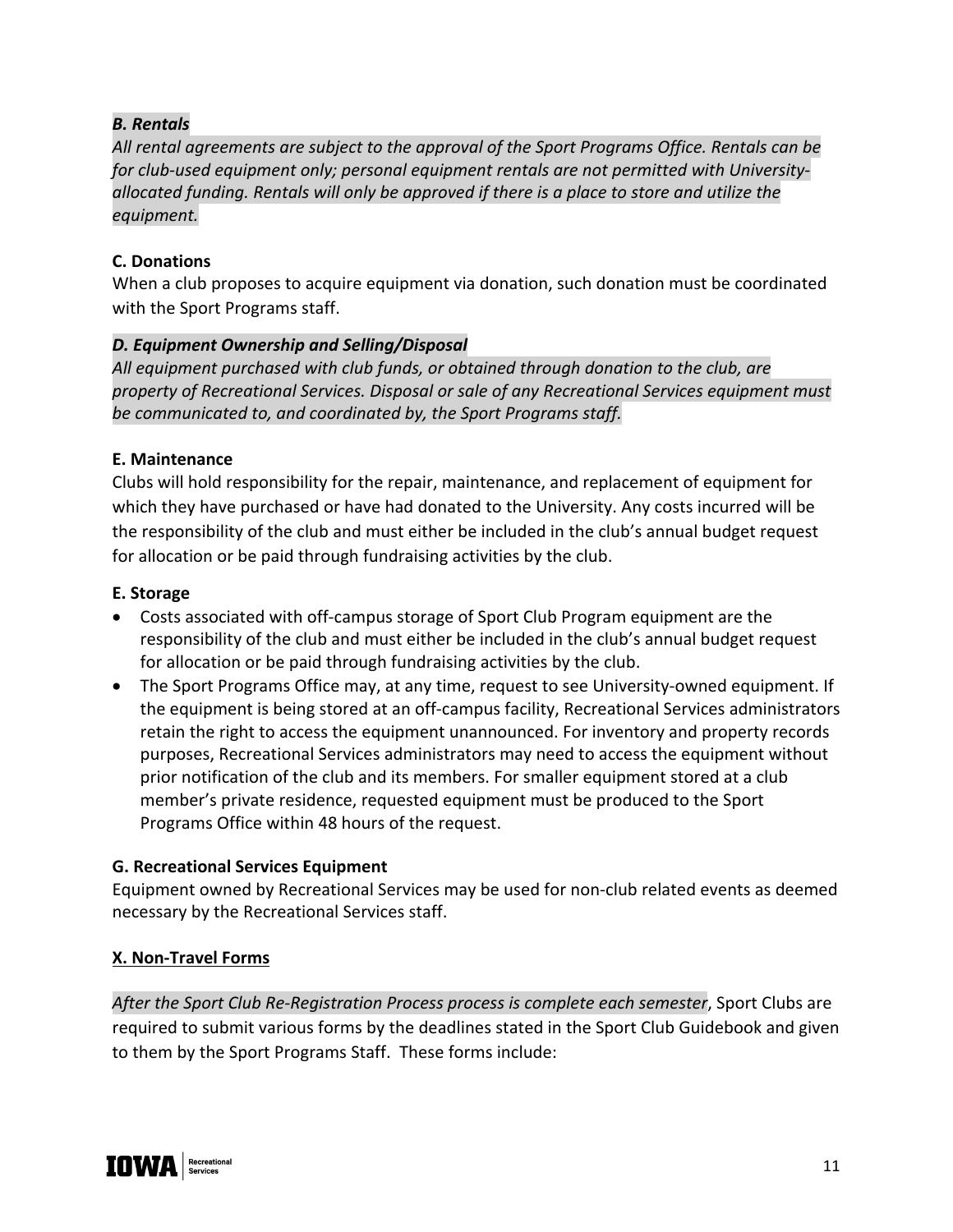- Monthly Event Schedule
- Monthly Club Roster
- Safety Officer Certifications *(when approaching expiration)*

#### **XI. Intramural Sports Participation Policy**

No more than two players on an Intramural team roster may be a coach of an intercollegiate team, a practice squad member of an intercollegiate team, a former member of an intercollegiate team, or a member or coach of a sport club in a related sport. Sport club members or coaches will be determined by the Recreational Services Sport Programs staff, or by any public information regarding that sport club. A Sport Club Member/Coach is considered a member of that sport club for one full semester, from the start of classes until the end of finals, following the removal from the club roster (Ex. A person removed from a club roster in the Fall 2021 semester would be considered a club member until the end of the Spring 2022 semester.) NOTE: Summer is considered an extension of the Spring semester.

EXCEPTION: In "Advanced" Leagues there is no restriction to the number of former coaches of an intercollegiate team, practice squad members of an intercollegiate team, former members of an intercollegiate team, or members/coaches of a sport club in a related sport that can be on the same team roster.

#### **XII: Insurance Clarification**

Sport Clubs are encouraged, and sometimes required, to have their own insurance through a national governing body or another third-party organization. The University of Iowa does not provide insurance coverage to Sport Clubs or participants. Participants generally must rely on their own personal health insurance to respond to illness or injury.

#### **XIII: Hazing Policy**

Hazing is not tolerated at the University of Iowa. See below for a statement on hazing from the University of Iowa Code of Student Life.

D.26 Hazing. Any intentional or reckless action or situation, with or without consent, that endangers a student or creates risk of injury, mental or physical discomfort, harassment, embarrassment, and/or ridicule for the purpose of initiation into, affiliation with, or as a condition for continued membership in any student organization, fraternity, sorority, or team recognized by the University of Iowa Student Government or by any other University sponsor or department. Hazing may occur on or off campus. Acts of hazing include, but are not limited to: compulsory alcohol or drug consumption; physical brutality; psychological cruelty; public humiliation; morally degrading activities; forced confinement; creation of excessive fatigue; required removal or destruction of public or private property; or any other activity that endangers the physical, mental, psychological, or academic well-being and/or safety of an

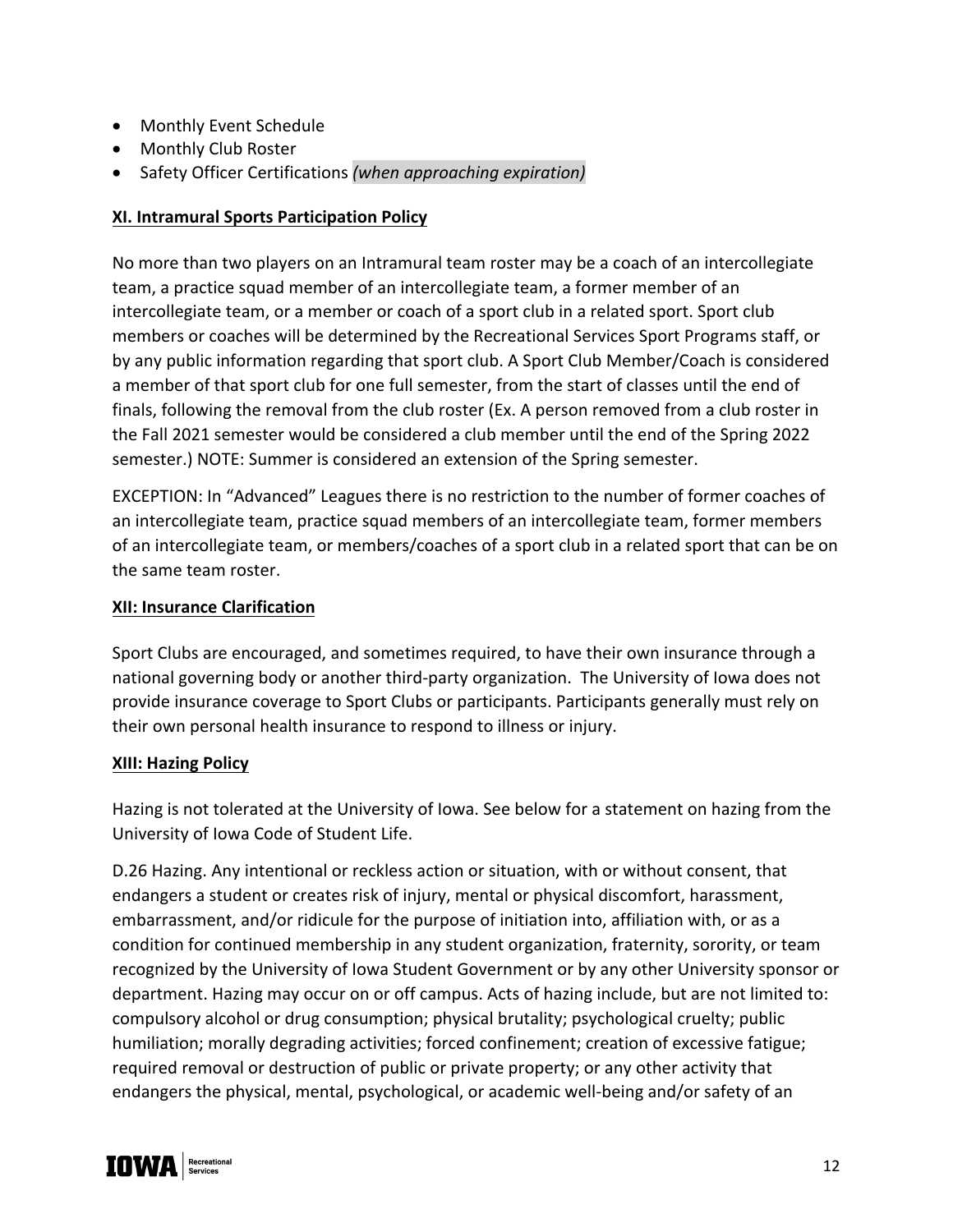individual. Officers and members of a student organization who knowingly permit such prohibited activity to occur without taking reasonable preventative measures are subject to the Code of Student Life as an individual, even if they did not administer the hazing activity.

#### **XIV: Recreational Services and Student Life Marketing + Design**

To help promote Sport Club activities, Recreational Services and Student Life Communications can provide the following opportunities to clubs:

- Digital Displays in all four indoor Recreational Services buildings
	- o The advertisement must be created by the Club and submitted to the marketing coordinator following the appropriate guidelines, found here: recserv.uiowa.edu/advertising
- Tabling in one of three facilities (CRWC, Field House, or HTRC) for up to two hours o Guidelines for requesting a table may be found here: recserv.uiowa.edu/advertising
- Social Media re-posting of Club social media activity using #UISportClubs or by tagging @UIRecServices and @IowaSportClubs

It is strongly suggested that Sport Clubs take advantage of these promotional opportunities as they are free of cost as a benefit of being part of the Sport Club Program.

#### **XV. Licensing**

## **A. Policy Overview**

Use of the University of Iowa's word marks, trademarks, logos, and/or symbols creates an association with the University that needs to be protected. With that in mind, the University allows usage only by Sport Clubs officially recognized by the University's Recreational Services and only after an Internal Application and Agreement has been submitted and approved by the University of Iowa Trademark Licensing Office

All Sport Clubs have a select person or persons who are authorized to represent Sport Clubs. The Engage Student Site has a listing of the authorized officers for coordination with University departments. If Sport Clubs do not have an advisor, then the officer listed on the Engage Student Site must preapprove the desired products and design concept prior to any submission of the licensing application and artwork to the Trademark Licensing Office. It should be noted that final approval of all products and artwork bearing word marks, trademarks, logos and/or symbols associated with the University of Iowa are at the discretion of the Trademark Licensing Office consistent with the Iowa Visual Brand Standards Manual and the Trademark Licensing Office's policies.

Word marks, trademarks, logos and/or symbols associated with the University of Iowa are the intellectual properties of the University and are registered both at the state and federal levels. To protect the intellectual properties and traditions of the University, the Trademark Licensing Office reviews all applications, and requires that all products bearing word marks, trademarks,

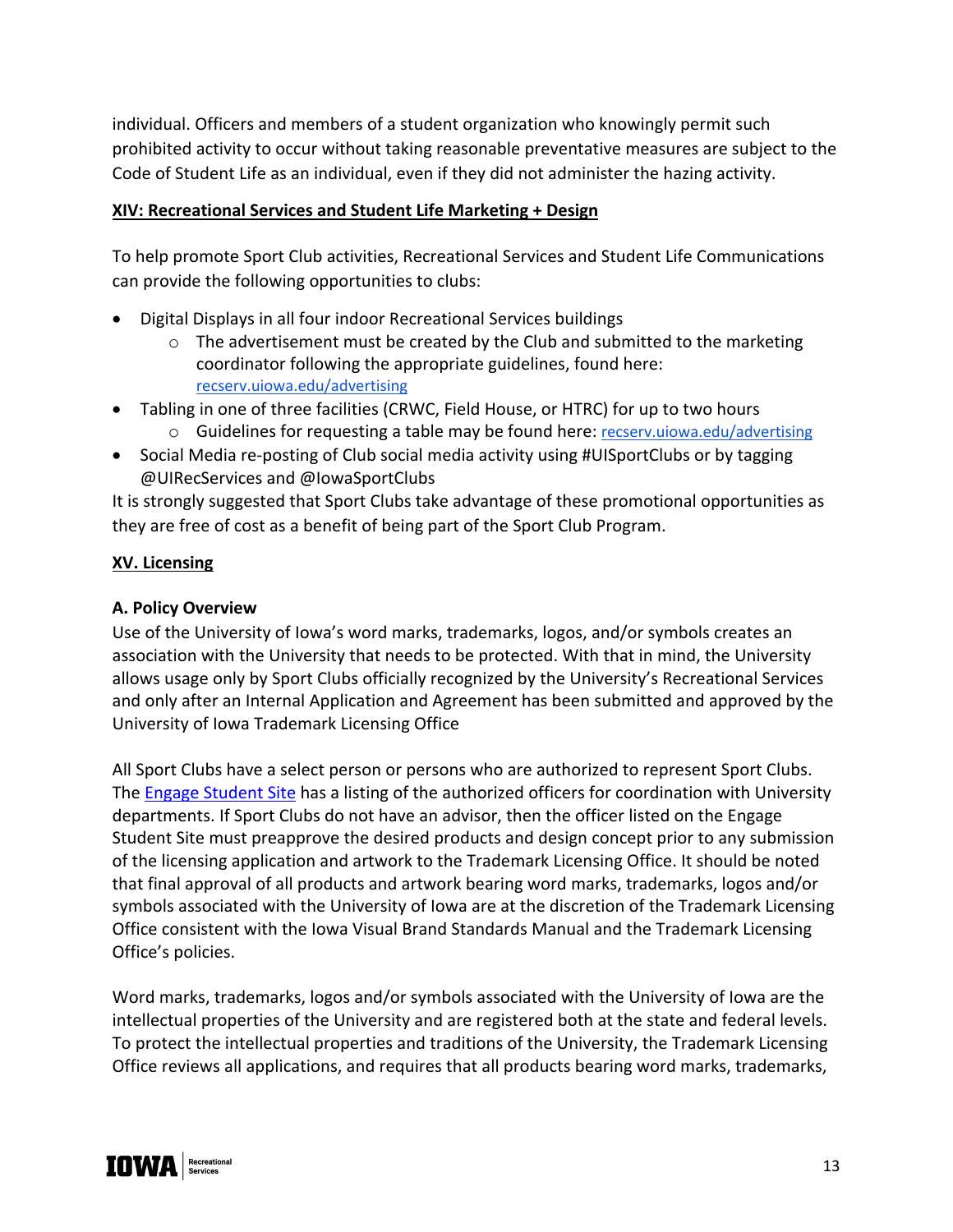logos, and/or symbols associated with the University of Iowa to be manufactured by an officially licensed vendor of the University.

Please allow two weeks for processing of your request and note that the beginning of each academic semester is a peak time for application submissions. Additional processing time may be required in those periods.

## **B. Requirements and Restrictions**

## **Licensed Vendor**

It is imperative that an officially licensed vendor is used for the production and manufacture of any products bearing word marks, trademarks, logos and/or symbols associated with the University of Iowa. Officially licensed vendors are required by the Trademark Licensing Program to be members of the Fair Labor Association (FLA), which ensures that their products are made by the most trusted manufacturers. Furthermore, unlicensed vendors who produce and manufacture products bearing word marks, trademarks, logos, and/or symbols of the University may be liable to significant legal penalties under the Lanham Act of Federal Trademark Law. Please call the Trademark Licensing Office at 319-384-2000 for help on selecting an officially licensed vendor to suit your product needs.

# **Artwork**

In all cases, when recognized Sport Clubs would like to use word marks, trademarks, logos, and/or symbols associated with the University of Iowa, the proposed artwork design must feature the official name of the Sport Club. To maintain the design integrity of the University brand, it is mandatory that all marks be applied as indicated in the Iowa Visual Brand Standards Manual. Trademarks may not be altered in any way, nor are amalgamations with other trademarks permitted.

- **Uniforms for Competition** 
	- $\circ$  All uniforms that do not include the official club name must feature the "IOWA Sport Clubs Patch" as it is the primary identifier of Sport Clubs at the University of Iowa. Furthermore, the "IOWA Sport Clubs Patch" serves to differentiate Iowa Sport Clubs from an intercollegiate athletic team affiliated with the University of Iowa Department of Athletics.
	- o Contact the Sport Programs Office of Recreational Services for the "IOWA Sport Clubs Patch".
	- $\circ$  The official Sport Club name does not need to be on competition uniform when the "IOWA Sport Clubs Patch" is applied to the uniform.
	- o The Tigerhawk logo is the primary University Athletics Department brand. The Tigerhawk logo shall be made available for Sport Clubs competition uniforms use, but only after prior approval from the Sport Programs Office of Recreational Services and the Trademark Licensing Program.
- **All Other Iowa Sport Clubs Items (For Example: Promotional, Apparel, Marketing, etc.)**

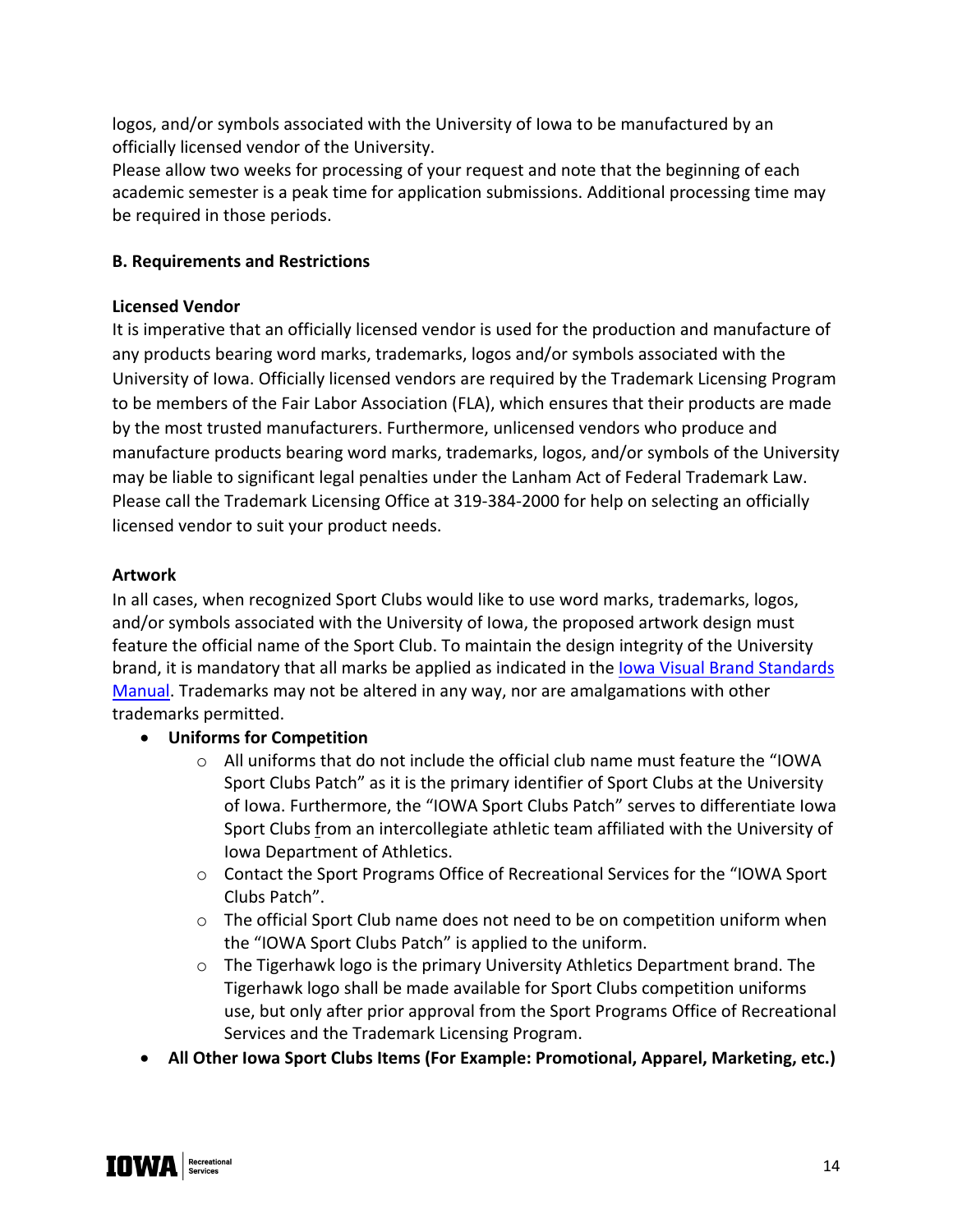Sport Clubs are required to follow branding guidelines provided by the Office of Strategic Communications when designing promotional apparel and merchandise items. The ™ symbol is required to appear with the block IOWA logo on all promotional merchandise and apparel. Visit brand.uiowa.edu for additional information.

- All promotional items must feature the official name of the Sport Club.
	- o Example: XYZ Sport Club and the block IOWA logo
- The "IOWA Sport Clubs Patch" shall not to be used on any non-competition items.
- The Tigerhawk is the primary brand of the University of Iowa Athletic Department and shall not be used in association with non-competition items for Iowa Sport Clubs.
- Other trademarks and logos are available for Sport Club's use only after prior approval from Recreational Services and the Trademark Licensing Office.

# **Prohibited Products and Artwork**

The University of Iowa explicitly prohibits products from making reference to drugs or paraphernalia; alcohol, consumption or abuse; tobacco products and usage; sexual conduct, imagery or inferences; profanity or inappropriate insensitive language; gambling; firearms and weapons; political and religious endorsements; and any other subject found to be inappropriate, unacceptable, or inconsistent with the standard licensing practice of the University of Iowa.

Use of a current student-athlete's name or likeness on products is a violation of NCAA rules and can result in the student-athlete being declared ineligible. Any use of a student-athlete's name, nickname, likeness must be approved by both the University of Iowa Trademark Licensing Office and the University of Iowa Athletics Department Compliance Office.

#### **Co-Branding and Trade Dress**

Combinations of University marks with other intellectual properties and/or trade dress not associated with the University of Iowa are prohibited. This means that any colors, fonts, images, and/or partial indicia which call to mind the brand of another organization or company may not be used in conjunction with the University's word marks, trademarks, logos and/or symbols. This includes references to other schools. Unauthorized use of third-party intellectual properties is a violation of federal and state law and such artwork will not be approved for use.

- Example A: XYZ Sport Club using the National Football League (NFL) logo but changing the letters to read "XYZ" instead.
- Example B: ABC Sport Club using the Coca-Cola font on a shirt that reads "ABC Sport Club at the University of Iowa."

# **Sponsorship Use**

When Sport Clubs engage in third party businesses, organizations, and/or individuals as sponsors of their Sport Club, the following guidelines shall apply in all instances if word marks, trademarks, logos, and/or symbols associated with the University of Iowa are intended to be used:

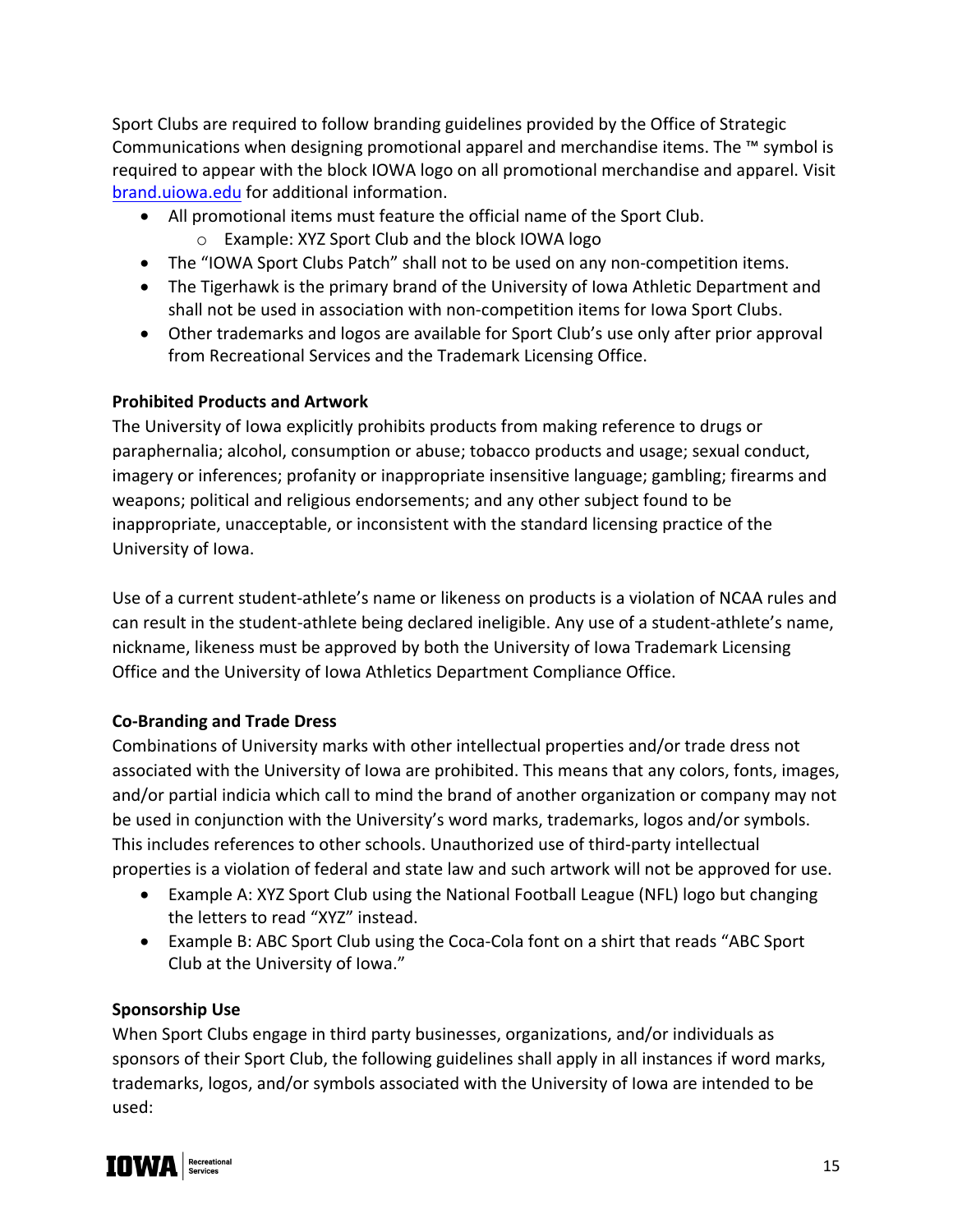- Sponsorship recognition shall appear as plain text only.
	- $\circ$  The University reserves the right to refuse sponsors. Prior to engaging sponsors, it is advised to check with your sport club administrator(s) first.
- Sponsorship recognition shall not include taglines and/or slogans associated with the sponsor name.
- Sponsorship recognition shall not appear adjacent to word marks, trademarks, logos and/or symbols associated with the University of Iowa.
- Sponsorship recognition shall include accompanying sponsorship indicia, which identifies the relationship between the student organization and the sponsor(s) and include the official Sport Club's name.
	- o Examples: Proud sponsor of XYZ Sport Club at the University of Iowa
- Businesses, organizations, and/or individuals shall not apply a designation to Sport Clubs sponsorship, which implies a relationship and/or endorsement by the University of Iowa.
- Sponsorship recognition on promotional items shall be limited for the purpose of Sport Clubs sponsorship recognition only and shall not be used as sponsor's sales incentives or marketing efforts.
	- $\circ$  Permitted: Sponsor pays for promotional item in exchange for sponsorship recognition per aforementioned guidelines.
	- o Not Permitted: Regardless of who pays for the promotional item, sponsor shall not benefit directly from the sales and/or distribution of the promotional item.

# **Artwork Approval Process**

- **Step 1:** Sport Clubs shall select an officially licensed vendor to assist them in producing artwork.
- **Step 2:** Artwork shall be submitted to their assigned Assistant Director of Sport Programs for approval.
- **Step 3:** Once approved by the Sport Program staff, the Assistant Director of Sport Programs will assist Sport Clubs in completing the Internal Application and Agreement and sending the form and artwork to the Trademark Licensing Office for preapproval.
	- $\circ$  Note: not all requests will be approved by the Sport Programs staff and/or the Trademark Licensing Office.
- **Step 4:** The officially licensed vendor will submit Sport Club's artwork to the Trademark Licensing Office.
- **Step 5:** Production shall **only** begin once the officially licensed vendor has received approval and the Internal Application and Agreement is signed and returned to the Sport Club.
	- o The Internal Application and Agreement may be found here.

#### **Royalties**

Royalties are charges assessed by the University to the officially licensed vendor for the approved uses of the University's word marks, trademarks, logos, and/or symbols. The standard royalty rate is currently 15%. Royalty rates are subject to change at the discretion of the

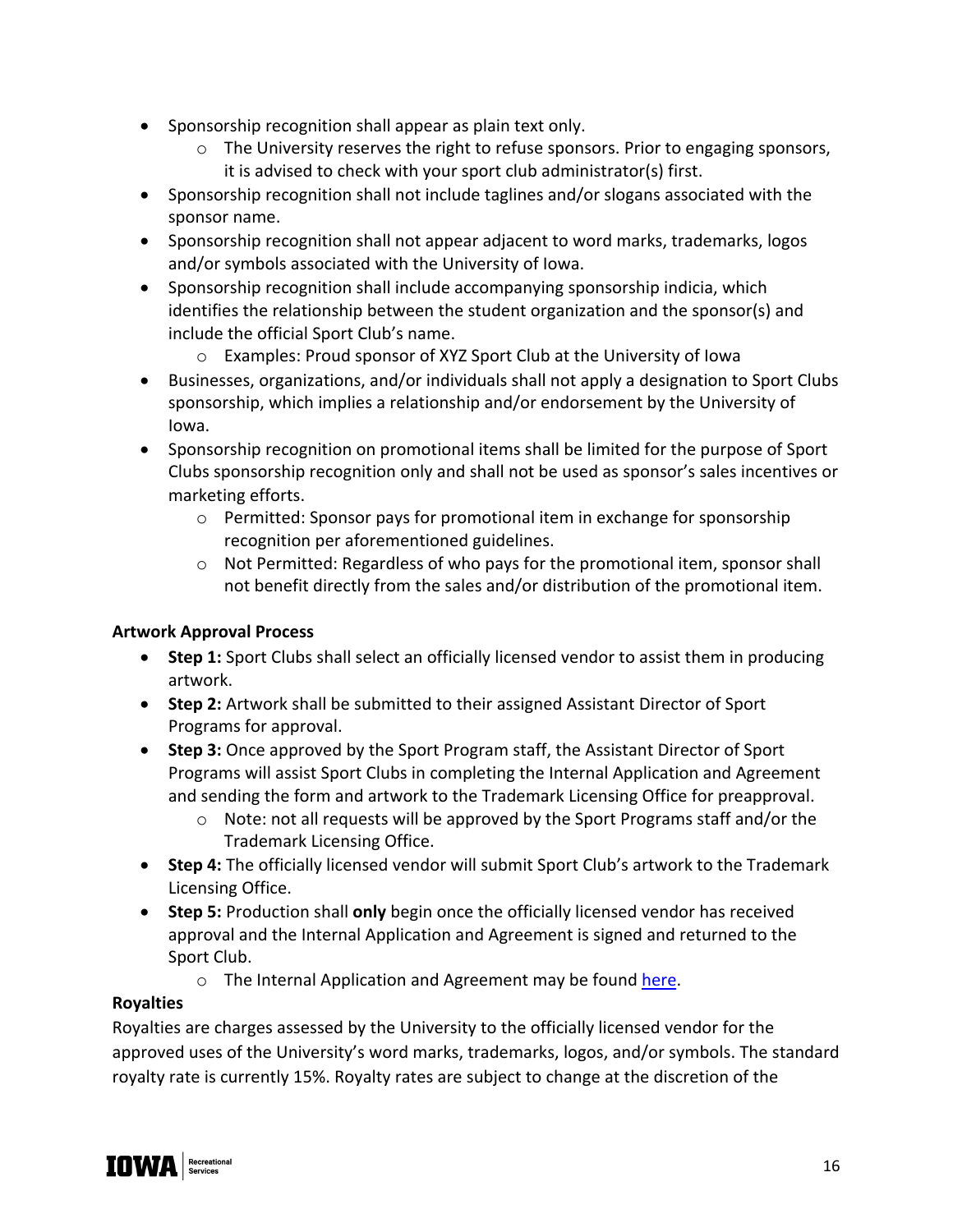University. Non-competition items intended for purpose of resale, fundraising, philanthropy, and promotional use shall carry the official Sport Club name in accordance with this policy. Please reference the definitions below for more information on determining your type of use.

## **Royalty-Exempt Uses:**

- **Internal Use:** Sport Club's Internal use items bearing word marks, trademarks, logos and/or symbols associated with the University of Iowa for its members. Internal use items shall be for the use of membership **only** and shall not be distributed to non-club members.
	- o Note: No additional Sport Club's Internal Use items shall be ordered for the purpose of resale. Payment for Sport Club's Internal Use items shall be for the original invoiced cost of items produced only.
	- o Examples: Member t-shirts, officer/exec board apparel, competition uniforms
- **Philanthropy:** All profits from the Sport Club's products sold bearing word marks, trademarks, logos, and/or symbols associated with the University of Iowa go directly to a charity, non-profit organization, or philanthropic cause. Sport Club does not receive any monetary profit from the sale of these products and/or use any of the money for internal use.
	- $\circ$  Examples: All proceeds from the sale are donated to animal shelters, Boys & Girls Club of America, Ronald McDonald House, etc.

## **Royalty-Bearing Uses:**

- **Fundraising/Resale:** The profits from the sale of Sport Club's products bearing word marks, trademarks, logos, and/or symbols associated with the University of Iowa fund the Sport Club's activities.
	- $\circ$  Note: While sport clubs may be doing activities that are volunteerism in nature (alternative spring break, mission trips, etc.), they are not categorized as a philanthropic royalty exemption.
	- $\circ$  Example: Setting up a team store with swag apparel featuring the official Sport Club name for family, friends, and/or the public to purchase.
- **Promotional:** Sport Clubs that purchase products bearing word marks, trademarks, logos and/or symbols associated with the University of Iowa with organization funds to be used to promote the Sport Club.
	- $\circ$  Examples: Promotional item giveaway to all students who visit the sport club booth at the student organization fair, giveaway of t-shirts to the first 100 fans at a sport club event, etc.

#### **AgoraXC and IgniteXC**

The University recognizes that it's often a priority for student led Sport Clubs to find the best possible pricing on items and create easy access purchasing for club members, families, and friends.

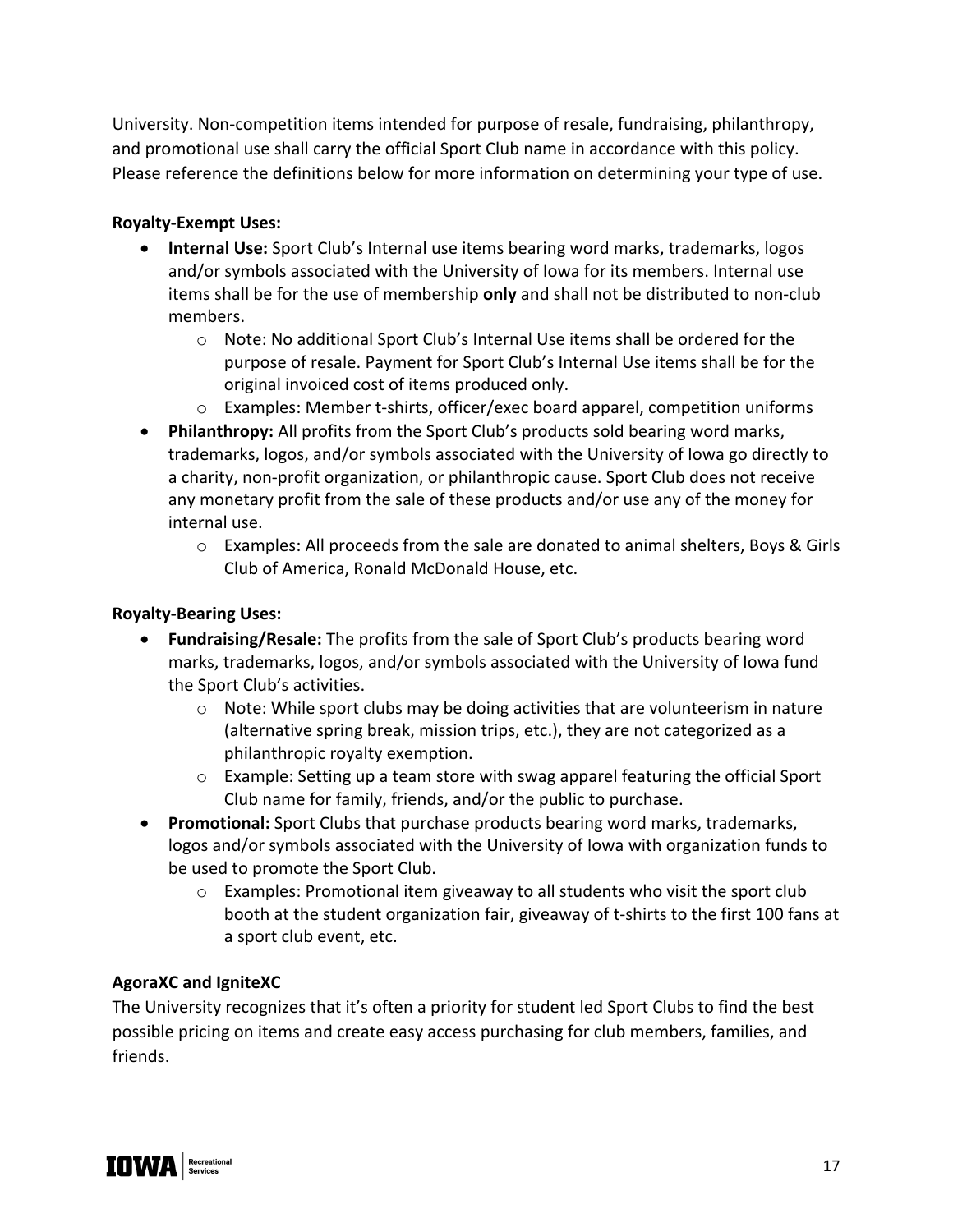The University Trademark Licensing Program is pleased to introduce two resources (AgoraXC and IgniteXC) which are available to facilitate competitive resourcing and custom merchandising.

With a "click of the button" Sport Clubs are able to compare prices from multiple officially licensed vendors and set up a team store to share with friends, family, and other Sport Club fans.

Visit brand.uiowa.edu to log into either AgoraXC or IgniteXC.

# **Bidding and Ordering Platform – AgoraXC**

The AgoraXC platform helps units get the bulk purchase pricing by sending quote requests to multiple approved vendors at once. Sport Clubs can review all quotes, select a vendor, and submit artwork directly within the system.

- Bulk merchandise orders
- Comparing supply prices in one place
- Easy ordering and fulfillment

# **Storefront Platform – IgniteXC**

The IgniteXC platform allows Sport Clubs to create online storefronts to sell their own merchandise to friends, family, and other Sport Club fans. IgniteXC handles all payment processing, order fulfillment, and shipping.

- Sport Club merchandise
- Selling gear to customers or supporters
- Raising awareness for a Sport Club
- Donation-based fundraisers

#### **XVI. Penalties**

Penalties for violations of policies set forth by the Sport Club Program, Recreational Services, LSCE, and the University of Iowa are outlined below. Penalties listed below are assessed by the Sport Programs administrative staff. Violators of any rule, regulation, or policy are subject to additional penalties set forth by the individual program, department, or entity in which the violation occurred.

#### **A. Definitions**

#### **Suspension**

Suspension of a Sport Club includes the loss of the club's ability to use allocated facility space for practice or for a special event, to spend any allocated funding from the Sport Club Allocations Board, and to represent the University of Iowa in competition or any sort of travel. A club's suspension means immediate cease in club activity until the suspension is lifted. Upon suspension, the Sport Club will receive an official notification from their Assistant Director.

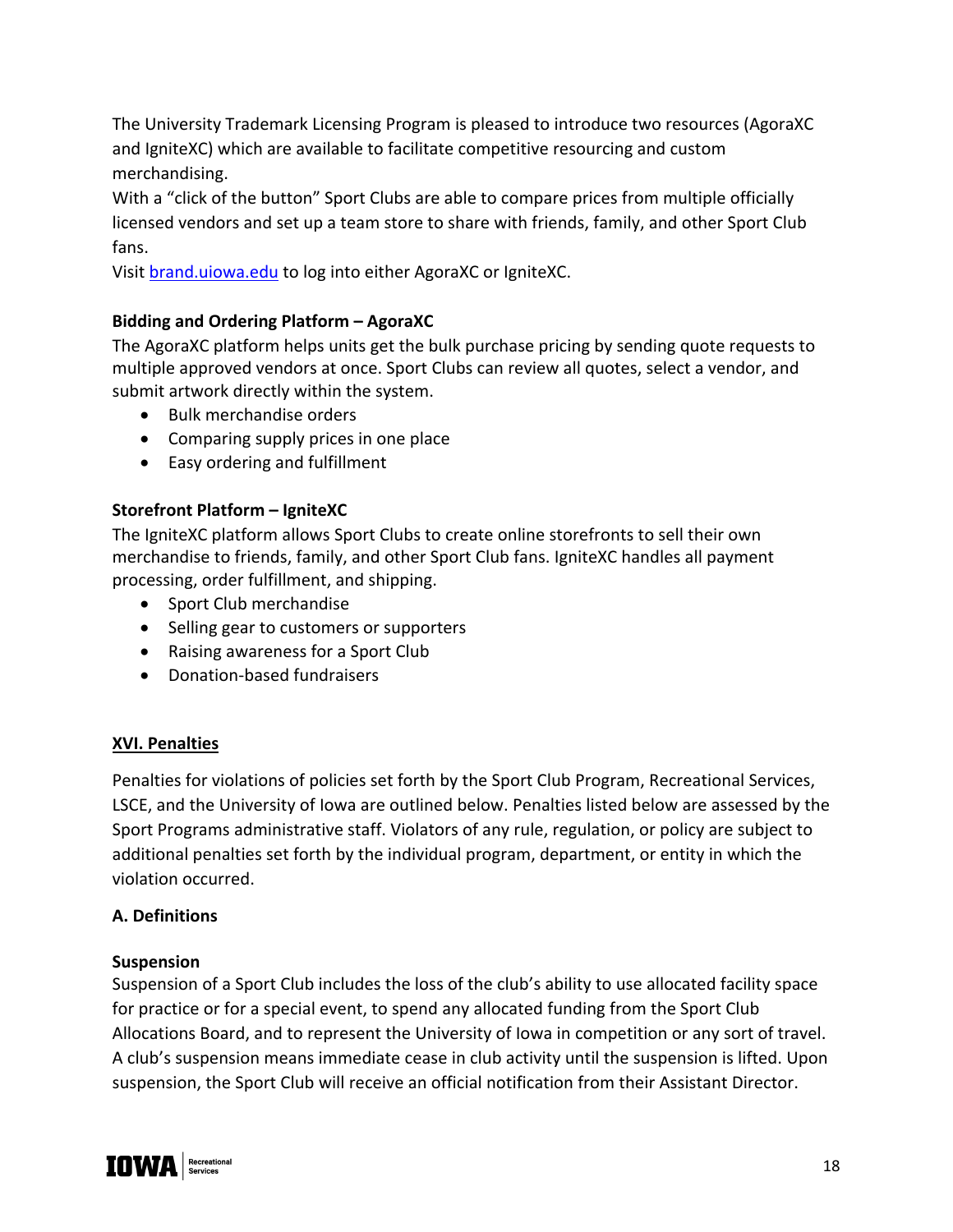#### **Probation**

A club that is put on probation must earn 90% of points possible in the Sport Club Points System during their semester of probation. Should the 90% not be reached, the club will be suspended for the following semester. Should the 90% be reached, probation will be lifted. Additionally, any club that is on probation is subject to suspension with or without warning in the event of a Sport Club Program, Recreational Services, or University policy violation. Upon probation, the Sport Club will receive an official notification from their Assistant Director. *Summer does not qualify as a semester as it pertains to probation or suspension status.*

#### **Warning**

A warning is issued to a club as stated in the Sport Club Policies and Procedures. A club that has received a warning may be suspended for a second violation without being subject to probation. *A warning is not required prior to suspension for a major violation.*

#### **B. Assessment of Penalties**

#### **Expectations**

Sport Clubs that portray a negative image during participation on or off campus will receive no less than a warning for improper behavior. Depending on the severity of the incident(s) a club in violation may be suspended from the Sport Club Program without warning, as a direct result of improper behavior.

#### *Participation*

*Clubs allowing an individual to participate that has not completed a waiver will receive no less than a warning*. If the problem persists, or more than one ineligible participant is discovered, the club may be suspended from the Sport Club Program.

#### **Registration**

• Sport Club Program - Sport Clubs that do not meet the *re-*registration requirements of the Sport Club Program by the deadline set forth by the Sport Club Program will *be considered inactive for the semester*.

#### **Facilities**

Violations of individual facility policies are subject to the penalties set forth by the facility's governing program area, as well as penalties set forth by the Sport Club Program. Failure to utilize a facility during scheduled recurring practice time without prior notification of the Sport Programs Staff will result in the loss of scheduled practice time. Severe violations as determined by facility staff, in conjunction with the Sport Programs Staff, will result in the loss of the privilege to reserve facility space for hosting special events. Facility violations may also result in suspension from the Sport Club Program and loss of all facility use including previously scheduled facility reservations.

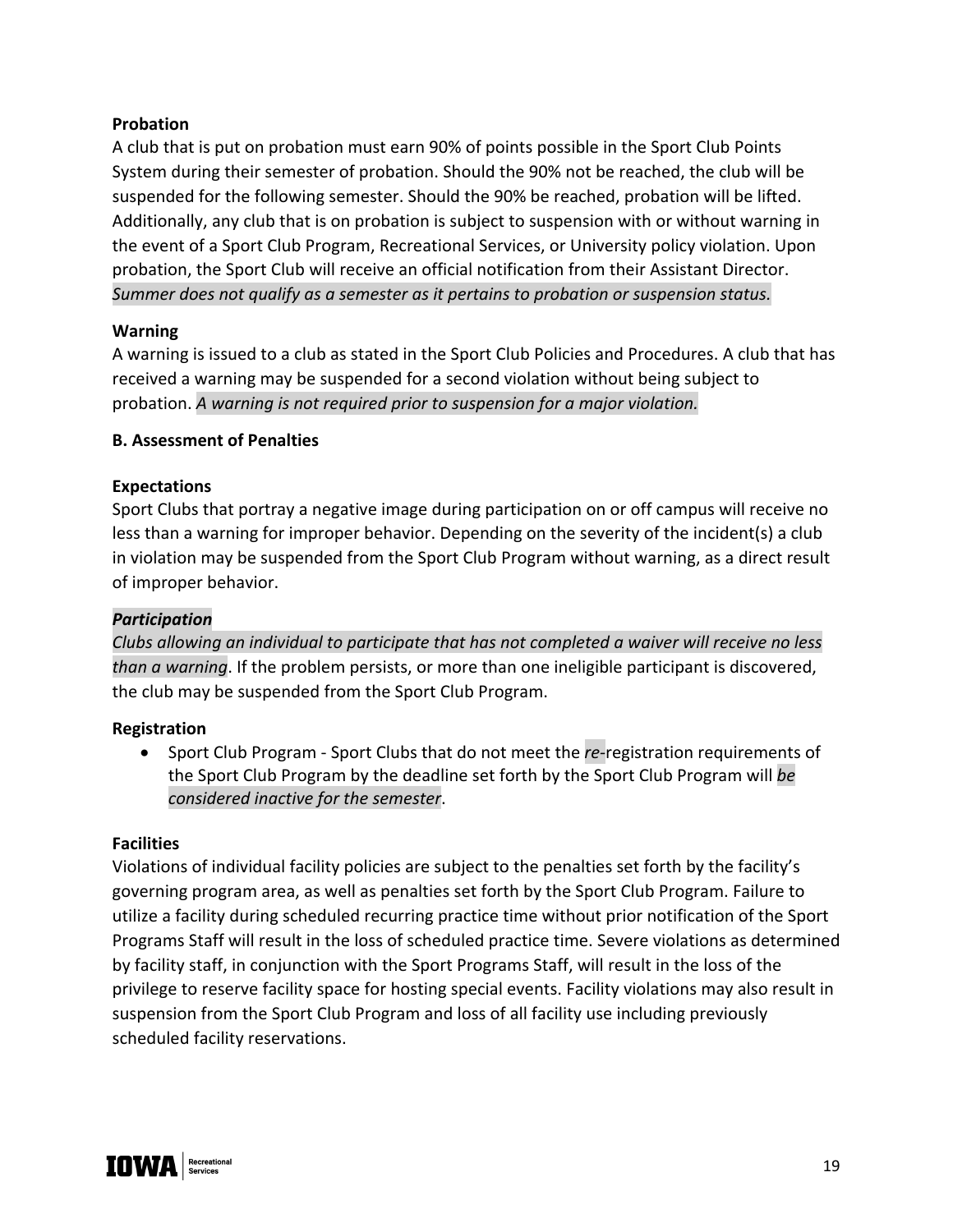#### **Funding**

- A club that is funded by the SCAB that does not complete the *Sport Club Program reregistration process* by the deadline will lose all previously allocated funding, and such funds will be reallocated by the SCAB during special reallocations.
- Clubs that do not spend all their allocated funding by the deadline(s) set forth by the Sport Club Program will lose any available funding at the time of the deadline. SCAB allocated funds are the first funds used during a club's spending in a given year.
- Any club or individual club member that uses funds for the purchase of personal equipment, apparel, etc. will lose any remaining allocated funding for that academic school year. Other penalties may be enforced by Sport Club Program, Recreational Services, or University administrators. In most cases, a report of theft will be reported with the University of Iowa Police Department.

#### **Travel**

- *Travel Eligibility* A club that allows any individual that does not meet travel eligibility requirements as stated in the Sport Club Guidebook to travel with the club will be suspended from travel for a period of two weeks. A second offense will result in a travel suspension for up to six months. All suspensions will occur regardless of previously scheduled out-of-town competitions that may be scheduled during the suspension period.
- *Travel Paperwork* A club that does not turn in the proper paperwork required for a trip, as stated in the Sport Club Guidebook, by the given deadlines before and after traveling will be suspended from travel for a period of two weeks. A club will also receive a 5 point deduction in the Sport Club Program Points Standings for each form that is not turned-in, properly completed, by the deadline. A second offense will result in a travel suspension for up to six months. All suspensions occur regardless of previously scheduled out-of-town competitions that may be scheduled during the suspension period.
	- o *Trip Using Club Funds -* Failure to turn-in proper paperwork before or after the trip in which club funds are being used will result in the reimbursement request being denied. No reimbursements can be granted if properly completed paperwork is not submitted to the Sport Club Office. If proper paperwork is not completed for a charge that was paid in advance using club funds, the club will be suspended until the proper paperwork is completed. Additionally, late paperwork for a charge paid in advance using club funds, via University credit card, may result in losing the opportunity to pay charges in advance for up to six months.
	- o *Trip Not Using Club Funds -* A club that does not turn in the proper paperwork required for a trip, as stated in the Sport Club Guidebook, by the given deadlines before and after traveling will be suspended from travel for a period of two weeks. A club will also receive a 5-point deduction in the Sport Club Program Points Standings for each form that is not turned-in, properly completed, by the deadline. A second offense will result in a travel suspension for up to six months.

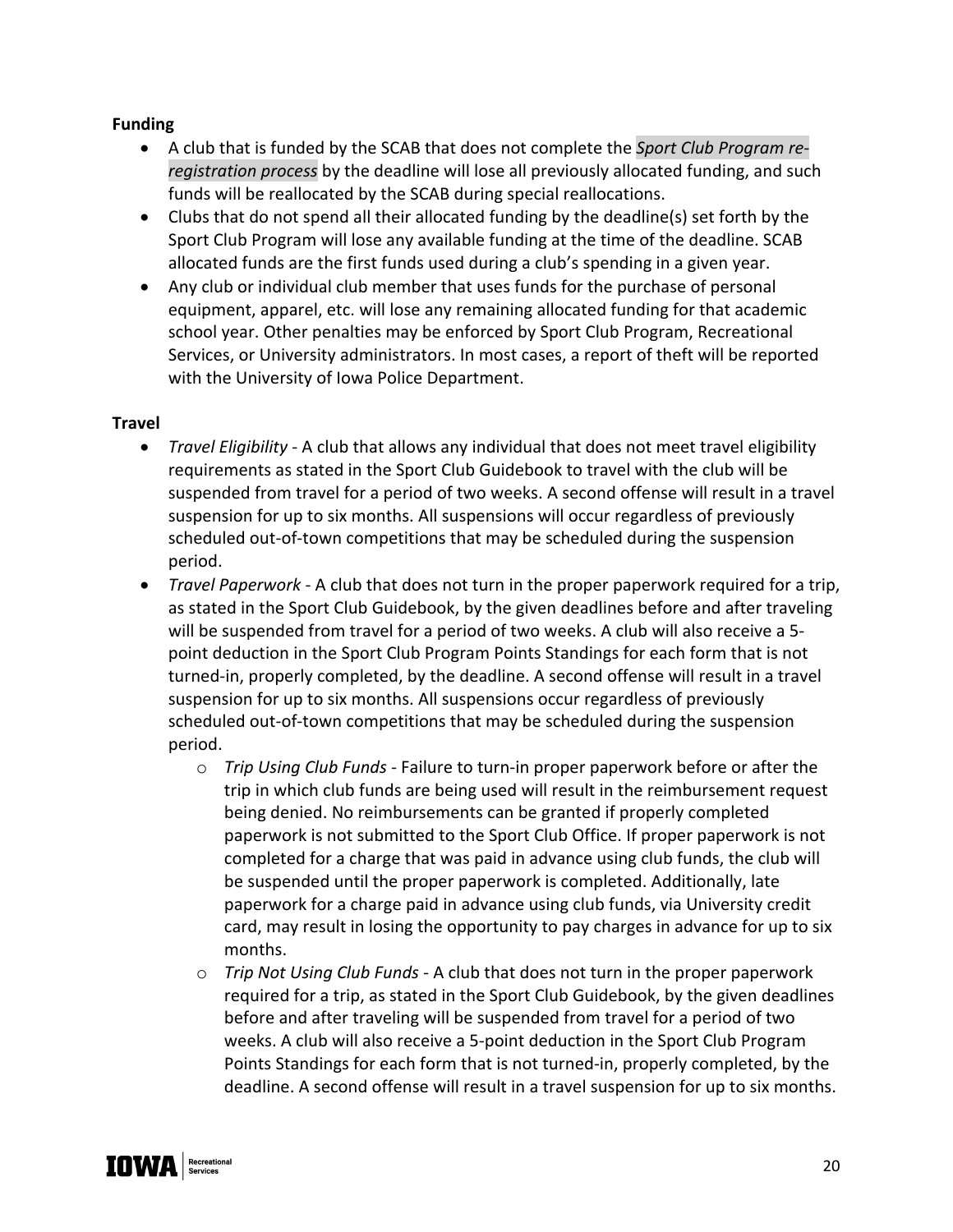All suspensions occur regardless of previously scheduled out-of-town competitions that may be scheduled during the suspension period.

- Travel Expectations Upon review of the Travel Expectations by the Sport Programs staff as stated in the Sport Club Guidebook, violating clubs may be suspended from travel or suspended from the Sport Club Program. All suspensions will occur regardless of previously scheduled out-of-town competitions that may be scheduled during the suspension period.
- "High-Risk" Trips Sport clubs that violate the Sport Club Program "High-Risk" Trips Policy as stated in the Sport Club Guidebook will be suspended indefinitely from the Sport Club Program (time-period determined by Sport Club Program, Recreational Services, and/or University administrators). Severe violations may result in forwarding of the case and supporting evidence to the *Office of Student Accountability* for further sanctioning.

#### **Alcohol**

Sport Clubs that violate the University of Iowa Code of Student Life Illegal Drugs and Alcohol Policy will be suspended indefinitely from the Sport Club Program (time-period determined by Sport Programs, Recreational Services, and/or University administrators). Severe violations may result in forwarding of the case and supporting evidence to the *Office of Student Accountability* for further sanctioning.

#### *Social Networking Sites*

*Sport Clubs that violate the Sport Club Program Social Networking Sites Policy as stated in the Sport Club Guidebook will be suspended indefinitely from the Sport Club Program (time-period determined by Sport Programs, Recreational Services, and/or University administrators). Severe violations may result in forwarding of the case and supporting evidence to the University of Iowa Dean of Students Office for further sanctioning.*

#### **Equipment**

Clubs that do not abide by the Sport Club Program Equipment Policy, as stated in the Sport Club Guidebook, will lose the privilege of using such equipment. The Sport Club Program may require payment from the club for any repair costs, or any remaining costs on property or facility rentals for storage of equipment. If no funds are available to the club, and no appropriate storage space is available for said equipment, the Sport Club Program as a part of Recreational Services retains the option of releasing the equipment via the University of Iowa Property Surplus process.

#### **Sport Club Monthly Event Schedules**

A club that has an outstanding Sport Club Monthly Event Schedule will be on probation. A second outstanding Sport Club Monthly Event Schedule will result in suspension of the club until both missing schedules are submitted to the Sport Club Office.